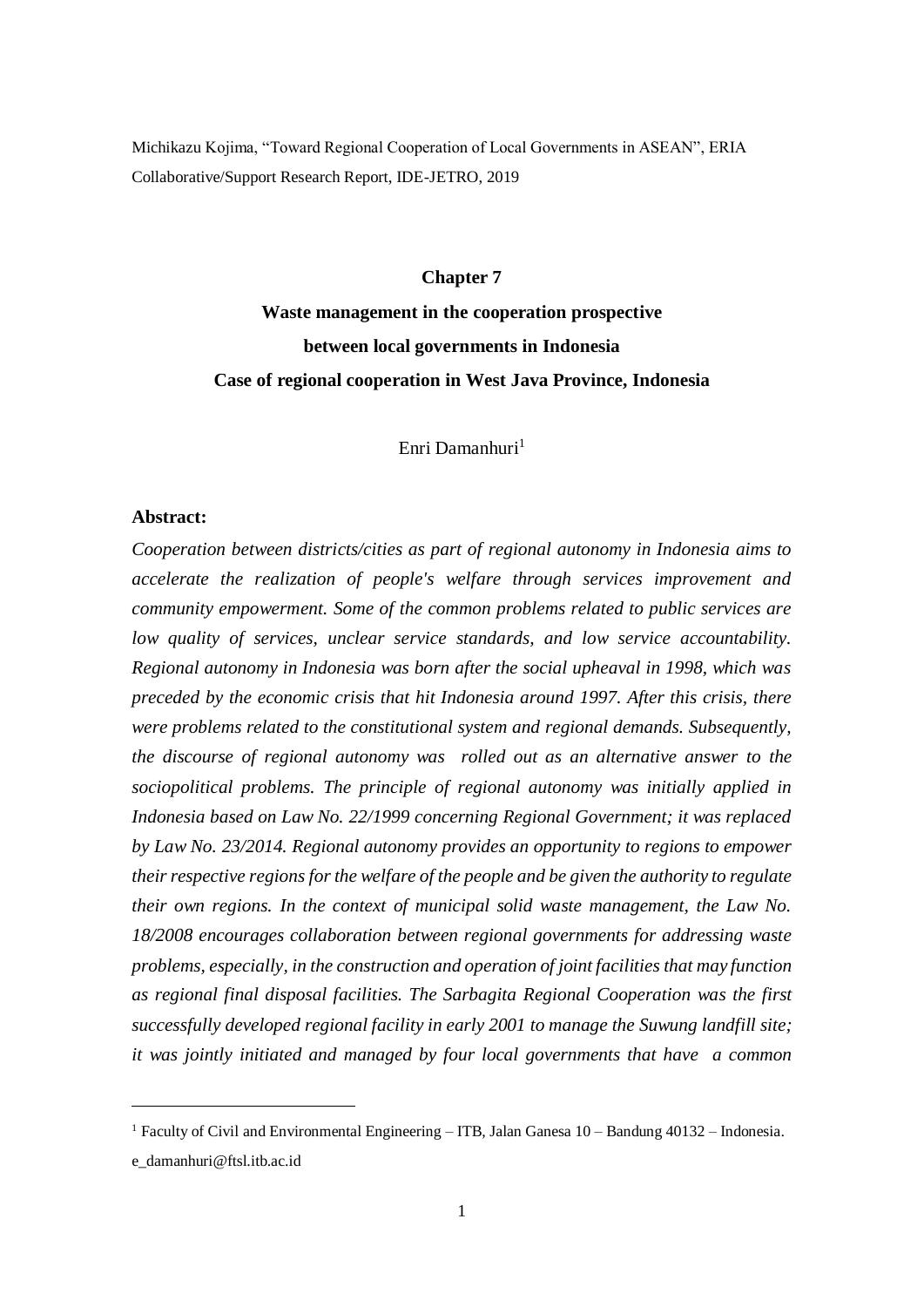*interest in the provision of final disposal facilities. Similar collaborative efforts were carried out by four local governments (Kartamantul Regional Cooperation) in the Yogyakarta Province to manage the Piyungan landfill. Wider cooperation has been demonstrated in the province of West Java since 2007. The form of cooperation in this province is somewhat different. The collaboration is carried out by the provincial government, which acts as a coordinator and prepares a subsidy fund. This collaboration is not only related to the management of a shared facility but also related to planning, constructing, and operating a waste treatment facility. Currently, there are two regional facilities that are being prepared by the province of West Java, namely in the Greater Bandung area (five local governments) and in the Bogor Raya area (three local governments). These two regional facilities have been developing waste-to-energy technology to handle the municipal solid waste generated from these areas. Against this background, this study aims to explore the issues regarding regional cooperation for municipal solid waste management in Indonesia.*

**Keywords:** regional autonomy, municipal solid waste, Sarbagita, Kartamantul, West Java Province

#### **1. Geography and Population of Indonesia**

Indonesia is an archipelagic country with a territory (land and sea) of about 5 million km<sup>2</sup>, consisting of more than 17,500 islands (Figure 7-1). Indonesia's total land area is about 1,9 million km<sup>2</sup> . In 2012, the population of Indonesia was 245 million, with about 50% of the population living in urban areas, and the estimated population was 260 million in 2018. It has been predicted that the population will increase to 285 million in 2025, and the urban population will be 67.5% of the total population*.* The annual national population growth rate is 1.49%. Approximately, 58.7% of the total population inhabits Java, an island with an area covering only 6.95% of the total land area of the country.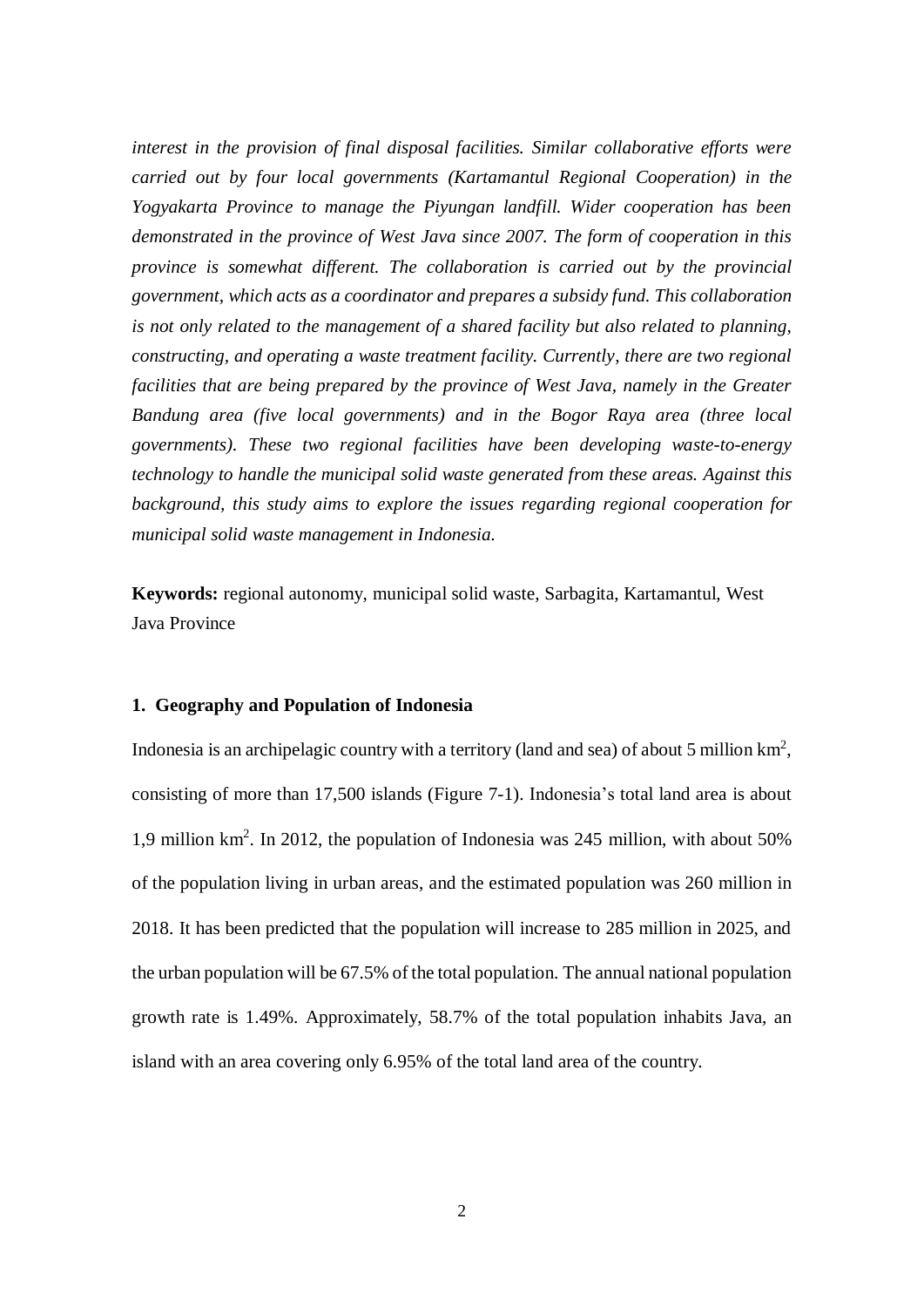

**Figure 7-1**. Maps of Indonesia and its provinces *[Ref. 20]*

The volume of waste generation in Indonesia has increased with the rapid growth of the country and an improvement in the living standards of its population. With the application of Law No. 23/2014 on the *regional governance* and government regulation (GR) No. 38/2007 on the *allocation of governmental affairs to national*, *provincial and district/city governments*, the responsibility for handling municipal solid waste (MSW) has shifted from the central (national) government to local governments (city/district).

As Indonesia grows rapidly and standards of living improve, waste is generated in ever higher quantities. With the existence of Law No. 23/2014 on the *regional governance*, and GR No. 38/2007 on the *allocation of governmental affairs to national*, *provincial and district/city governments*, the responsibility for handling MSW has shifted from the central (national) government to local governments (city/district).

Administratively, the country is comprised of:

34 provinces,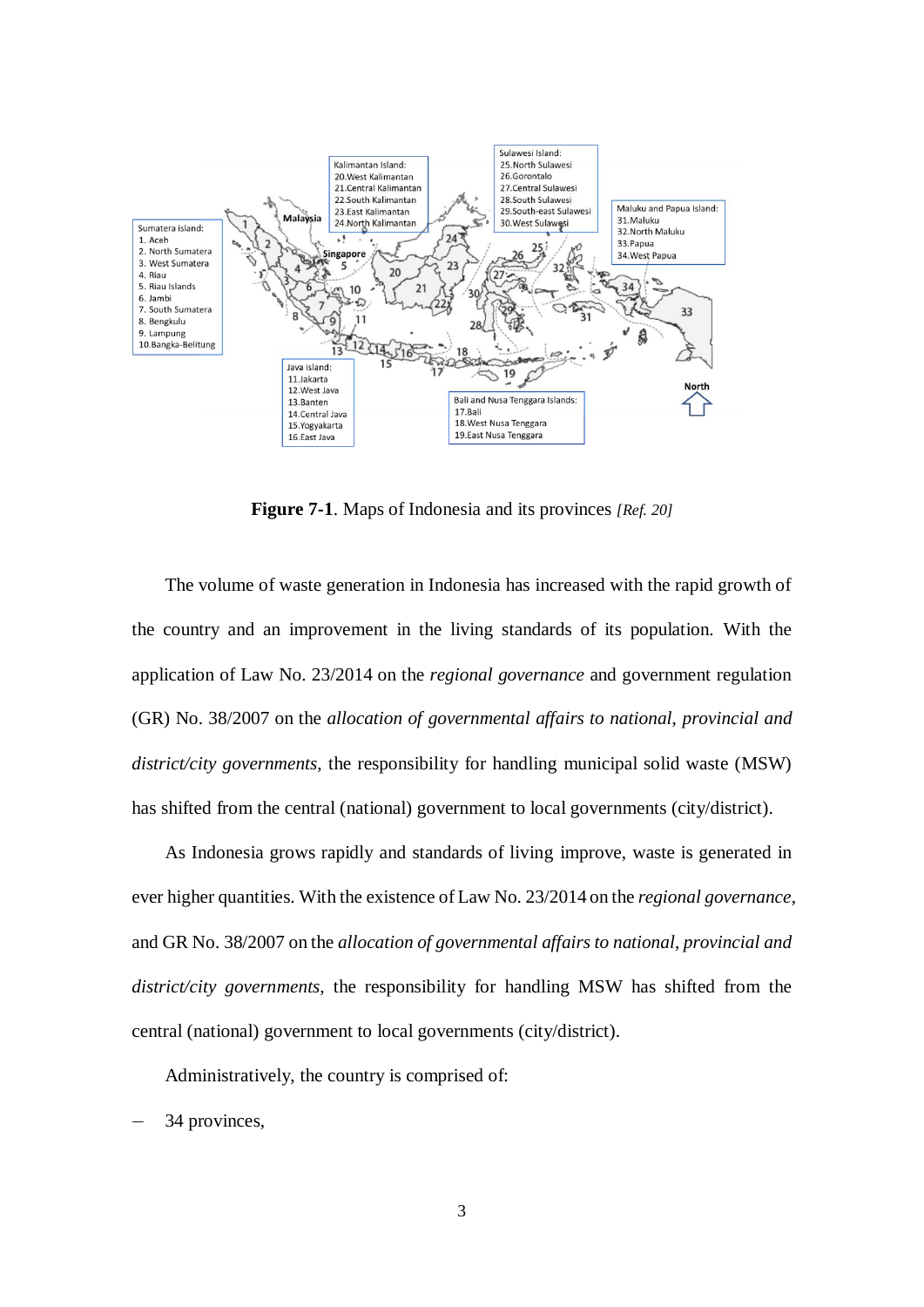- 502 cities/districs (93 of the cities are autonomy status),
- 6,543 sub-districts,
- 75,244 villages.

The criteria of the city according to its population are as follows:

- small city: up to  $100,000$ ;
- medium city: > 100,000 up 500,000;
- big city:  $> 500,000$  to 1,000,000;
- metropolitan city:  $> 1,000,000$ ;
- megapolitan Jakarta consists of four cities and one district

# **2. Regional Autonomy in Indonesia**

Regional autonomy in Indonesia was born after the social upheaval in 1998, which was preceded by an economic crisis that hit Indonesia around 1997. Subsequently, this social turmoil gave rise to a political turmoil, marked by the end of what we called the *"neworde*r" government, which had been in power for approximately 32 years in Indonesia. The collapse of the new-order government in 1998 was followed by the emergence of several problems related to the constitutional system and the regional demands. The regional autonomy discourse provides an alternative answer to these issues related to the social and constitutional systems in Indonesia, which are considered "obsolete" and should be changed.

Regional autonomy was put into effect in Indonesia based on the law of decentralization, namely Law No. 22/1999 concerning the *regional government;* 

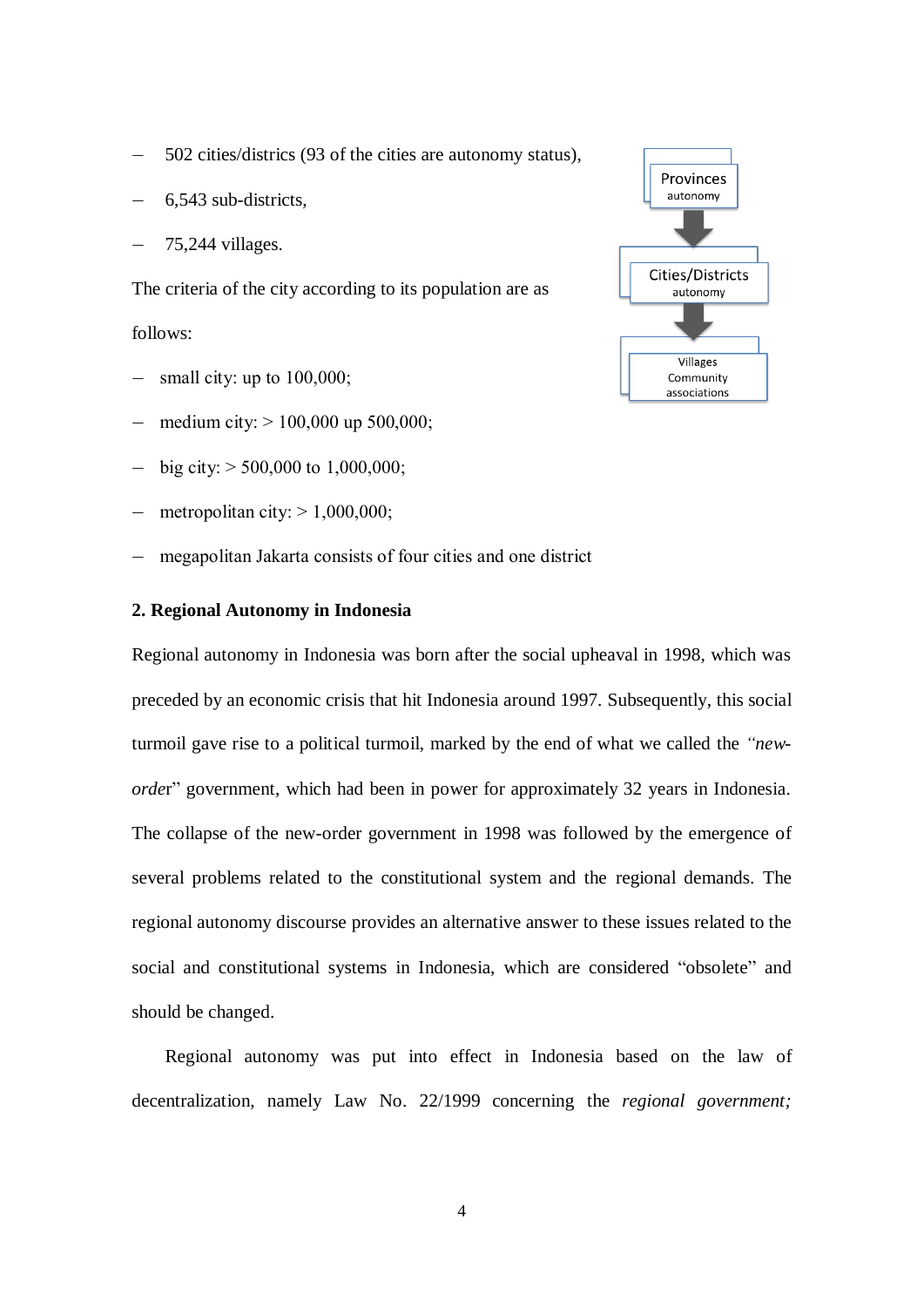subsequently, it was replaced by Law No. 32/2004 and finally was replaced again by Law No. 23/2014.

Regional autonomy provides an opportunity for the regions to empower their respective regions for the welfare of the people and are given the authority to regulate their own regions. However, this autonomy is not granted for the following five sectors: (a) defense-security, (b) monetary and fiscal, (c) justice, (d) foreign policy, and (e) religion. These five sectors are managed by the central government, and concurrent government affairs are jointly managed between the regional governments (provinces and districts/cities).

The era of autonomy in 1998 in Indonesia gave an opportunity to each region to prioritize its interests. Consequently, several negative symptoms emerged such as the development of primordial sentiments, inter-regional conflicts, conflicts between residents, excessive exploitation of natural resources, and a surge in "regional ego," regardless of the interests of other nearby areas of interest. The same situation arose for MSW management, especially, regarding the existence of a final facility in a city located in a different area, such as a final disposal facility of Jakarta in the city of Bekasi, Bandung in the city of Cimahi. At that time, often MSW trucks from the city were prohibited from entering a facility's location without paying a certain fee.

# **3. Law concerning Local Government**

Concerns about the weakening of regional unity prompted the central government to create a regulation to ensure that the negative impacts did not have a counter-productive effect on the ideals of regional autonomy. Hence, the central government implemented inter-regional cooperation arrangements regulated in No. 23/2014 as mentioned above.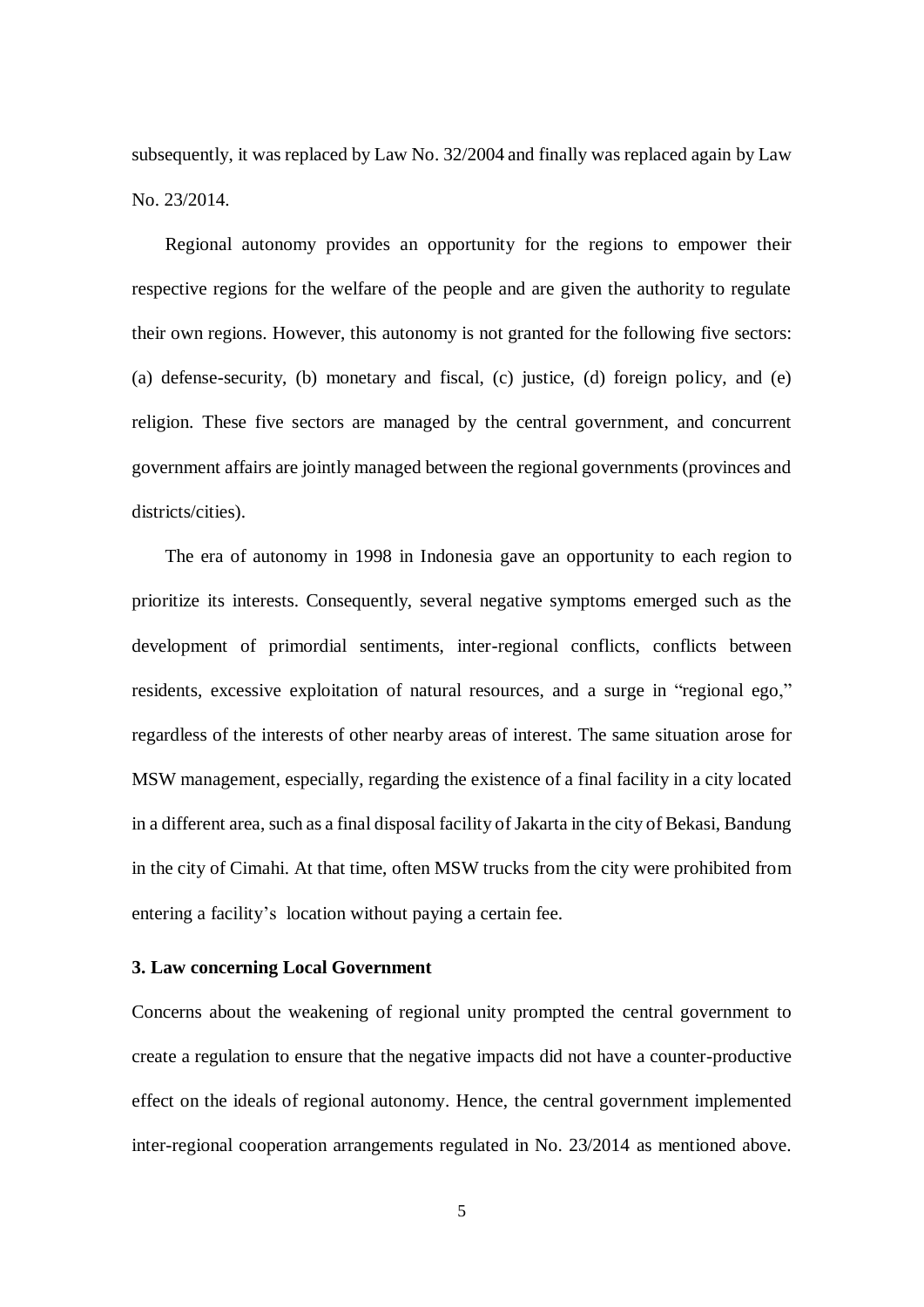Regarding MSW management, the idea of the importance of a shared facility in the form of a regional landfill facility was discussed intensively. In this regard, the components of the collaborative arrangements that were regulated by law are as follows:

- regions can establish cooperation with other regions based on the consideration of efficiency and effectiveness of public services and the occurrence of mutually beneficial synergies;
- in the provision of public services, regions can collaborate with third parties, with the approval of the community through parliament from each of the region involved;
- the collaboration must be based on the existence of a common need among members. Identification of common issues and problems among members is crucial;
- the handling of agreed issues is carried out with the principle of prioritizing shared interests when compared to the interests of each region; the principle of mutual benefit for all parties is a point of concern;
- cooperation is not intended to create uniformity between regions but aims to develop each region in accordance with the potential and conditions of each region;
- the central government and the provincial government are committed to providing support; it can be in the form of funding assistance and providing legislation as a legal basis for cooperation between regions.

Law No. 23/2014 directs that regional governments must cooperate together based on consideration of the efficiency and effectiveness of public services, which can be carried out between local governments with third parties or institutions/local governments abroad. The cost of implementing this cooperation is covered by the state revenue and expenditure budget (*anggaran pendapatan dan belanja negara* = APBN) and regional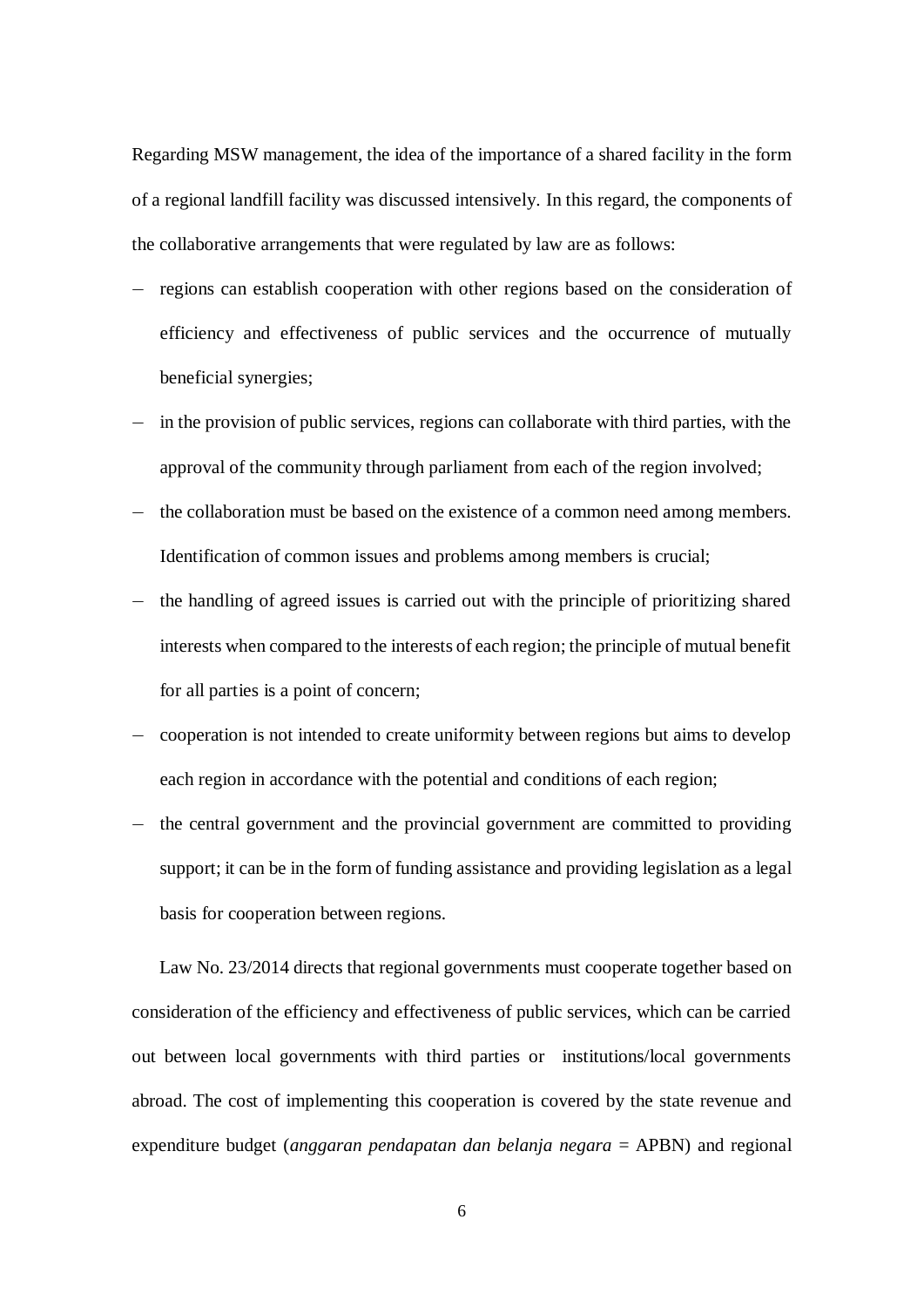revenue and expenditure budget (*anggaran pendapatan dan belanja daerah* = APBD). Additionally, the central government can provide financial assistance through the central government budget, and the regions can develop a cooperation secretariat. Regional cooperation with third parties includes collaboration in the provision of public services as outlined in cooperation contracts. However, in its development, some of the regional cooperations have failed to meet expectations due to the following reasons:

- often, a collaboration between local governments is treated purely as a formal arrangement;
- collaboration between local government agencies is often formed in response to policy pressure; these policies are usually formulated by central agencies. There are problems that pose hurdles to collaborative efforts, including financing problems and implementation mechanisms.

The cooperation between regions could work well depending on the role of the provincial government to coordinate the districts/cities in their regions. Weak coordination between governments (between the central government, provincial government and district/city government) is one of the reasonsthat has not been identified as a factor hindering effective collaboration. It is often found that local governments do not consider cooperation between regions as important, and hence it is not considered a policy priority.

To answer the above problems, the government regulation (GR) No. 50/2007 was issued concerning the *procedures for implementing regional cooperation*, followed by regulations passed by the Minister of Home Affairs (MHA). These regulations are as follows: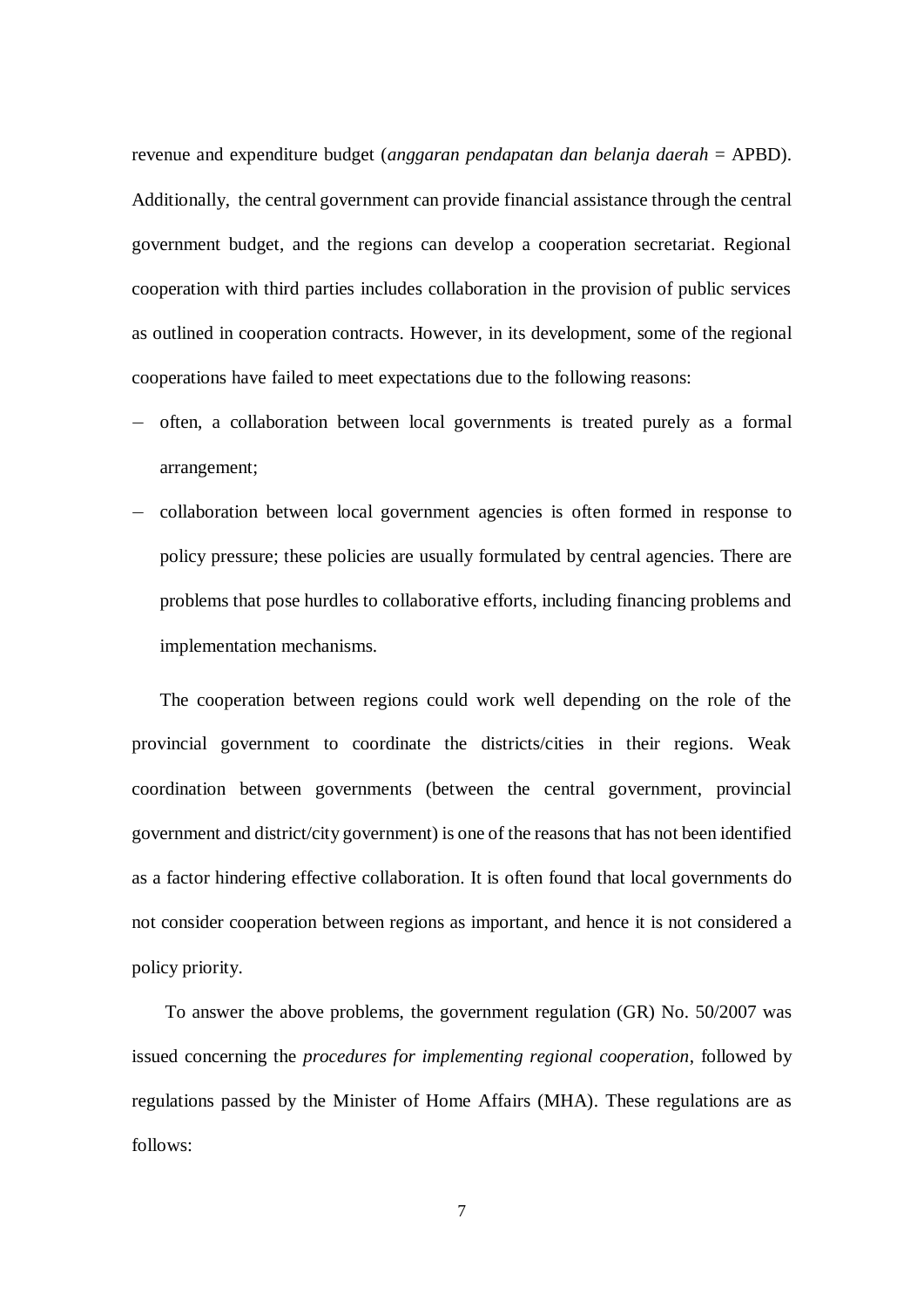- Regulation MHA No. 22/2009 concerning the *guidelines for regional technical cooperation;*
- Regulation MHA No. 23/2009 concerning the *guidance and supervision of cooperation between regions*.

The above regulations provide the following insights on the mechanism of cooperation:

- who are the actors involved;
- which areas require collaboration;
- how to determine areas that require collaboration;
- what forms of organizations and monitoring mechanisms must be established to facilitate collaborative efforts?

The regulation-based collaboration is established between the following:

- two provinces;
- provinces and cities/districts;
- two cities/districts;
- provinces and cities/districts;
- provinces and third parties.

The areas of cooperation includes the following:

- development planning and control;
- planning, utilization, and supervision of spatial planning;
- provision of public facilities and infrastructure;
- environmental control;
- investments in administrative services including investments across districts/cities;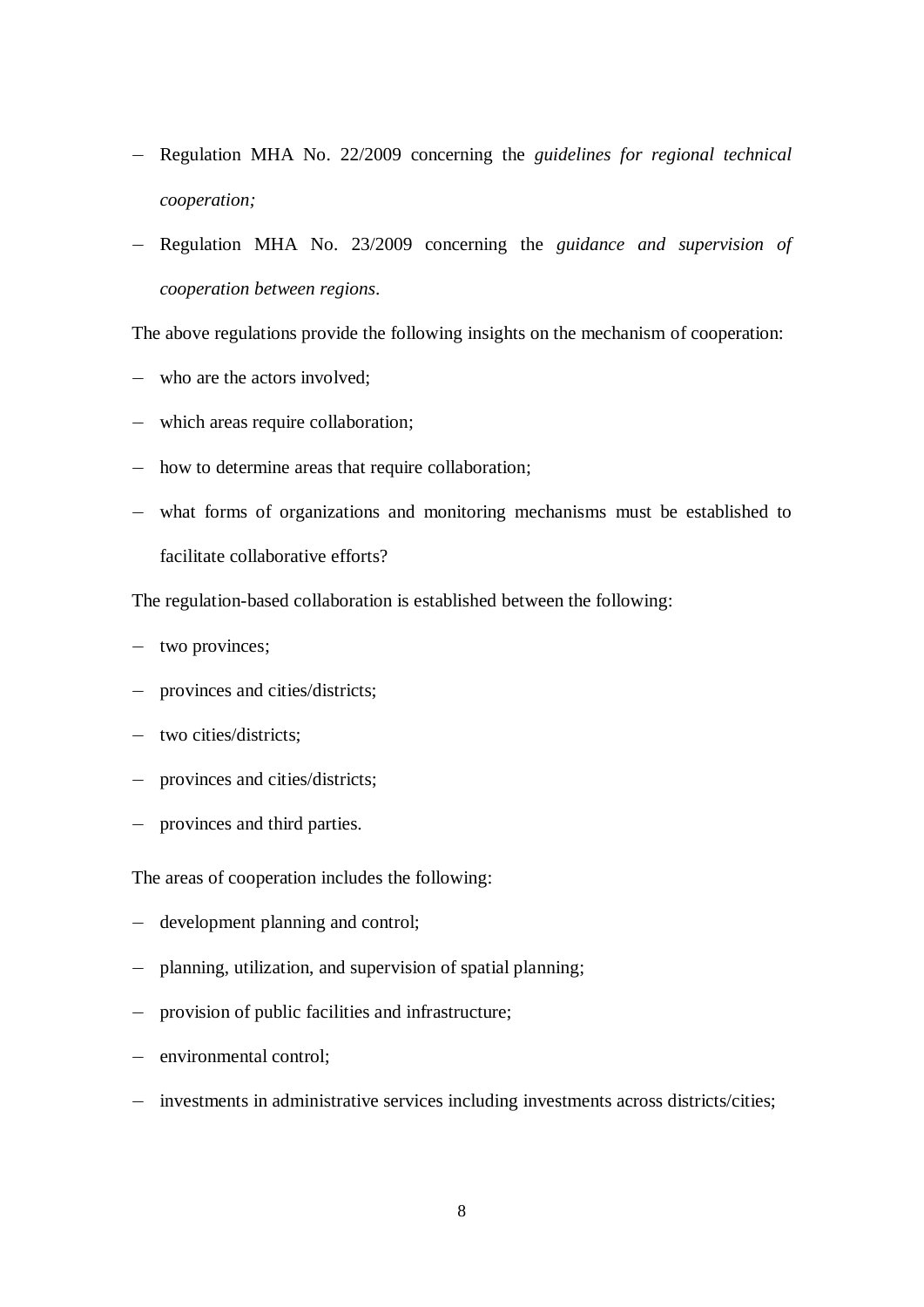— the implementation of other basic services that cannot be implemented by the district/city.

#### **4. Regional cooperation in MSW**

The development of spatial and residential areas, especially, in urban areas results in the construction and operation of municipal solid waste facilities that cannot be handled by the district/city. Often, this scenario leads to regional problems, thereby demanding the intervention of provincial governments.

Law No. 18/2008 concerning the *municipal solid waste management* directs that the following:

- waste has become a national problem, and hence it must be managed comprehensively, integrated from upstream to downstream to provide economic benefits, healthy for the community, and safe for the environment, and change people's behavior;
- local governments can collaborate with other regional governments through the cooperation arrangements and/or establish joint waste management business;
- district/city governments can individually or jointly enter into a partnership cooperation agreement with business entities for developing and implementing waste management solutions;
- waste has become a national problem so that its management needs to be carried out comprehensively and integrated from upstream to downstream in order to provide economic benefits, be healthy for the community, and be safe for the environment, and can change people's behavior;
- local governments can work together with other regional governments in the form of cooperation and/or the creation of joint waste management business;

9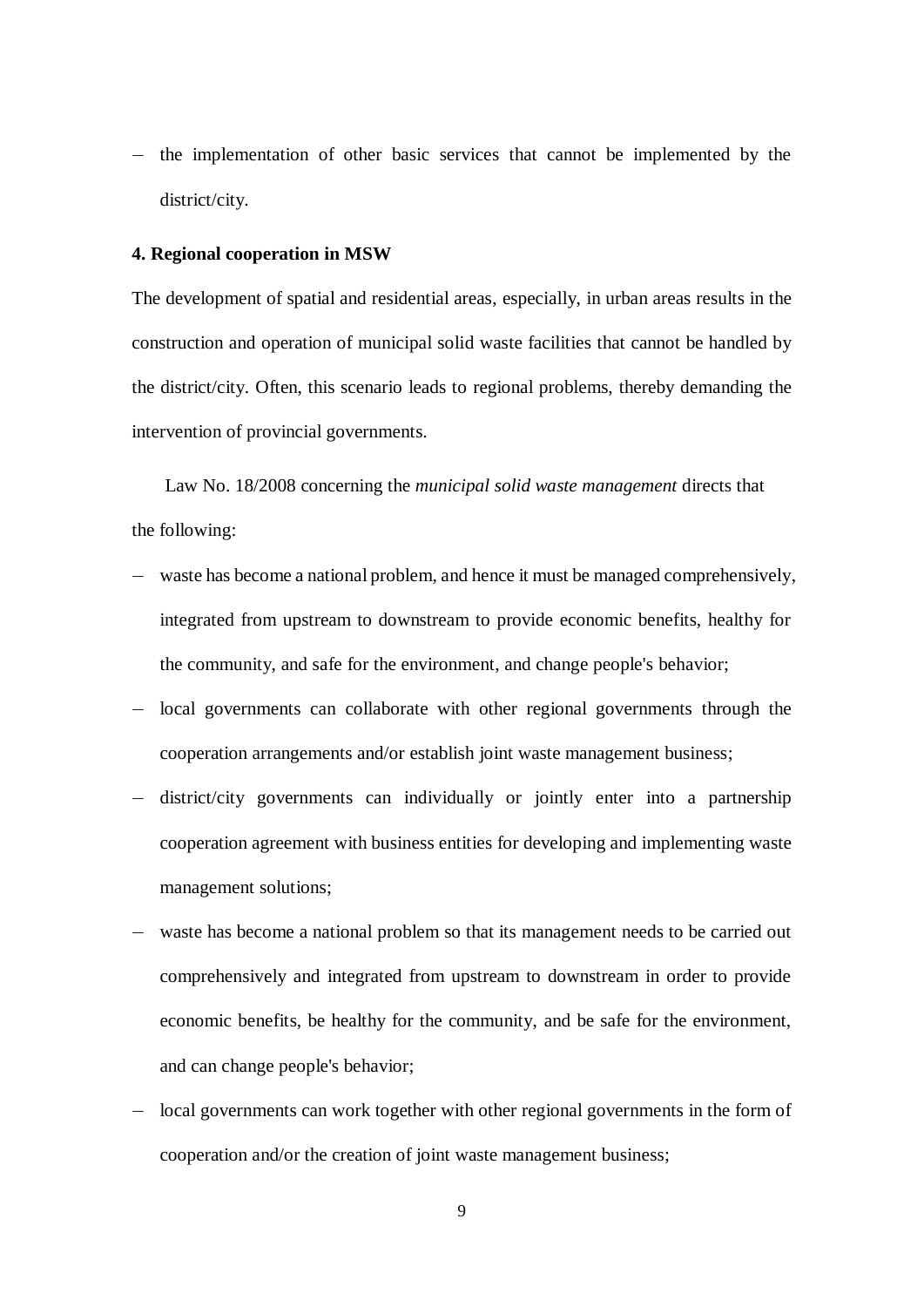— district/city governments individually or jointly can develop a partnership cooperation with business entities in the development and implementation of waste management, outlined in the form of an agreement.

GR No. 81/2012 further states that a district/city that executes joint waste management and requires cross district/city waste transportation can propose the provincial government to provide intermediate stations facility (SPA) and transportation facility. The Minister of Public Works Regulation No. 03/PRT/M/2013 directs that in the case of a cooperation agreement for handling cross district/city waste handling, the provincial government can provide and operate the final disposal facility (landfill).

Cooperation between districts/cities, as part of regional autonomy, aims to accelerate the realization of people's welfare goals by improving services and community empowerment. Some problems that pose obstacles to achieving the objectives of regional autonomy are low quality of public services, unclear service standards, and low service accountability. One of the efforts of the district/city government to overcome this problem is to establish cooperation with other regions for the provision and optimization of public services.

The first regional MSW management facility (Suwung regional landfill) was developed in the early 2000s as a result of the agreement between Denpasar city, Badung district, Gianyar district, and Tabanan district in Bali. This was followed by the regional cooperation with the Piyungan regional landfill for the final disposal of waste; this cooperation was named as Kartamantul (Yogyakarta city, Sleman district, and Bantul district).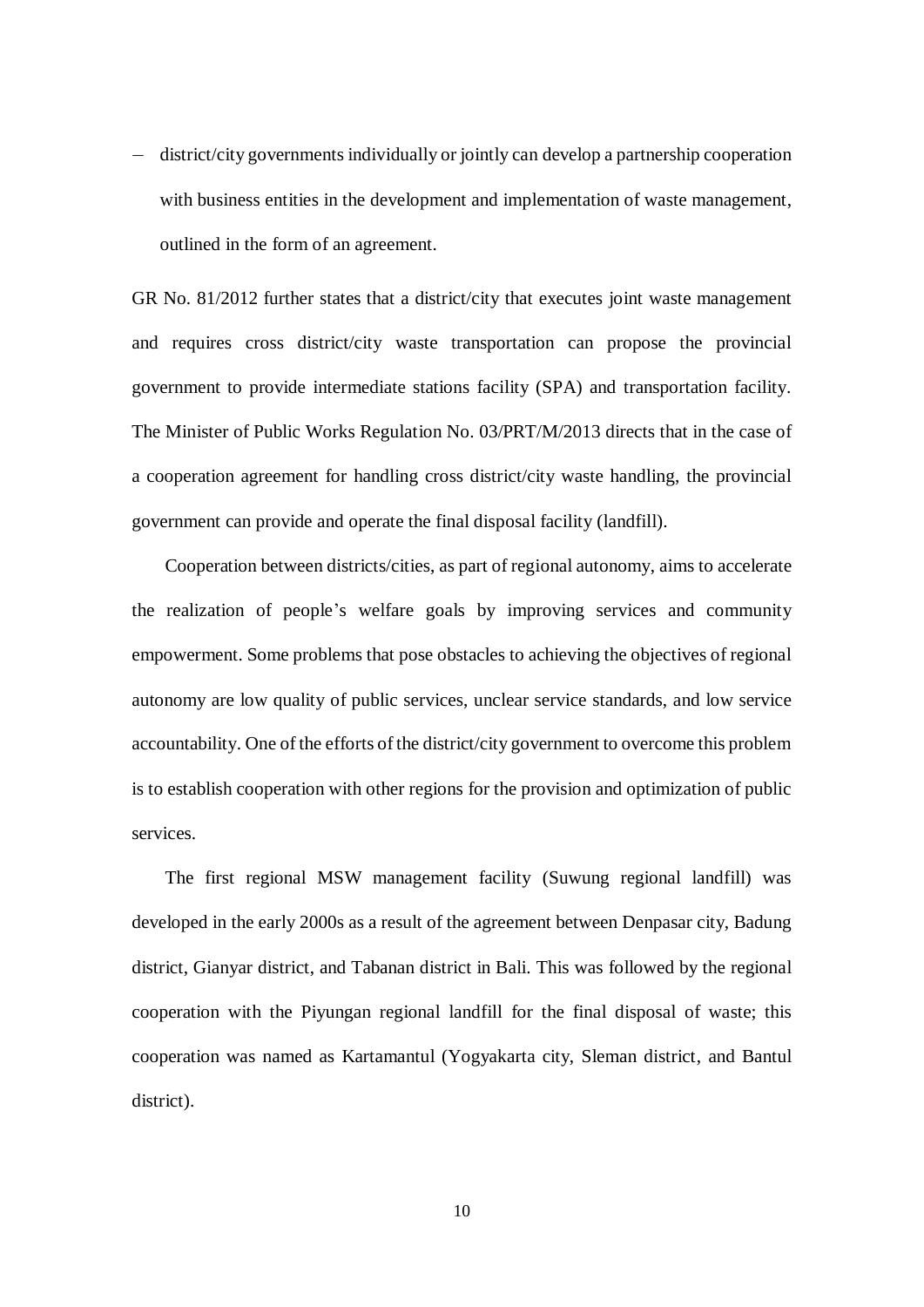The management of MSW between regional governments can be witnessed through the regional cooperation on waste management in West Java; it is not only related to regional waste management but also involves the role of planning, construction, and operation of waste processing facilities that function as intermediate treatment and final disposal facilities (see point 5: *Regional cooperation in MSW - West of Java Province*).

The regional cooperation facilities for waste management run by each local government include the following:

- 1. Makassar metropolitan area (Mamminasata reginoal cooperation):
	- a pilot project for integrated spatial planning development initiated through the President Decree No. 55/2011 for the integration of infrastructure, including MSW management;
	- a detailed engineering desgn (DED) for regional landfill (with JICA) was implemented, but the construction was cancelled due to site disapproval by the new Head of a district.
- 2. The metropolitan of Semarang (central of Java province).
- 3. West sumatera regional waste management through GR No. 8/2018.

# **Regional treatment and final disposal of MSW at Sarbagita:**

The first regional waste management cooperation in Indonesia was established in the Denpasar area in 2001. The Denpasar city and the districts of Badung, Gianyar, and Tabanan established an agency called Sarbagita to administer MSW within these areas. It is quite common in Indonesia that an agreement for joint activity is formalized by creating an acronym to represent the names of the districts/cities. Sarbagita is an acronym of the following four cooperating districts/cities: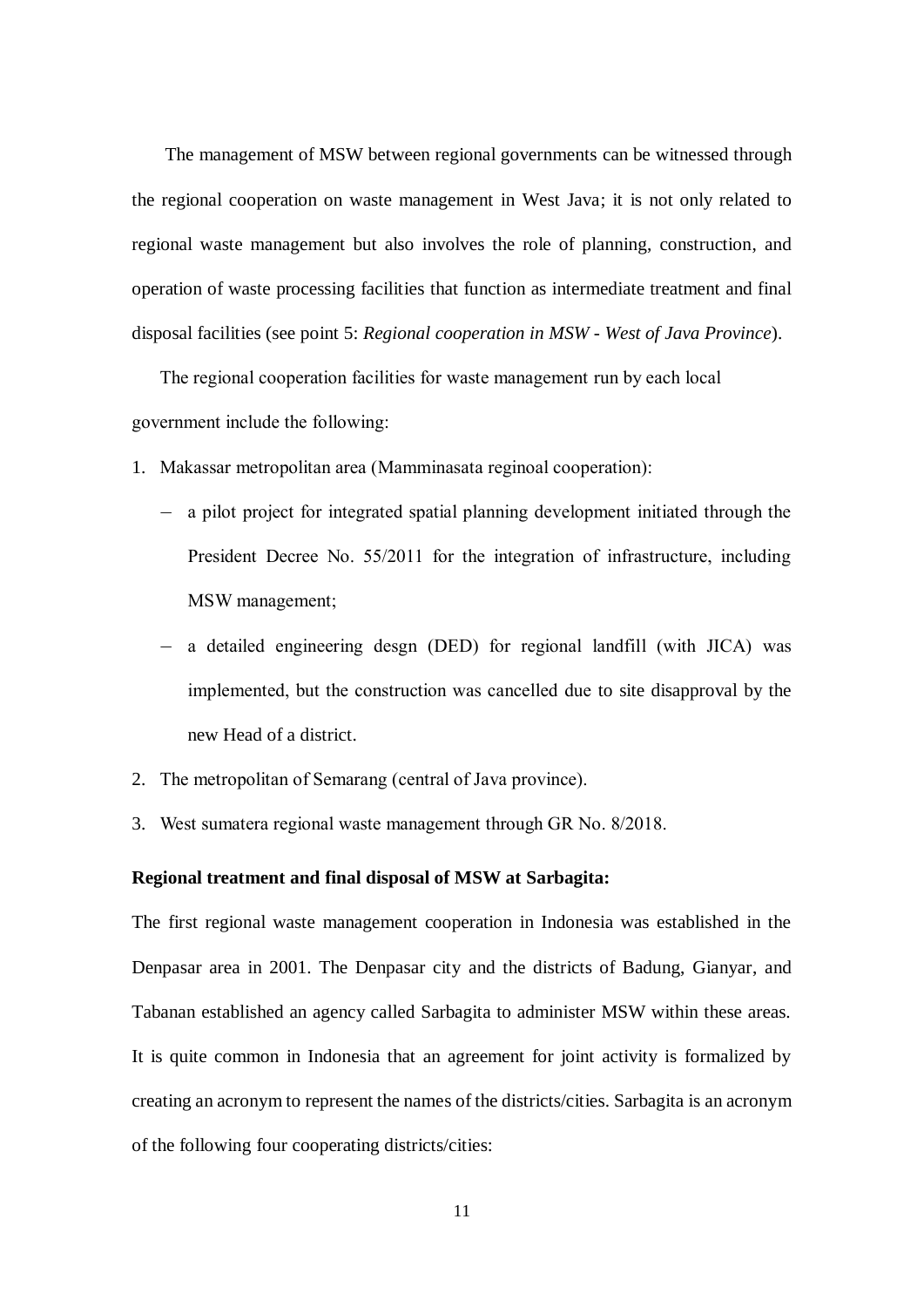- Sar: taken from the city Denpa**sar**,
- Ba: taken from the district **Ba**dung,
- Gi: taken from the district **Gi**anyar, and
- Ta: taken from the district **Ta**banan.

The Sarbagita inter-governmental cooperation was established for developing the infrastructure for MSW management, wastewater treatment, clean water, and the provision of regional transportation. The factors that encouraged this association were that the landfills used in the city/district were nearing their full capacities and it was difficult to find new land, because it competes with other facilities to support tourism. One of the largest landfills used was the Suwung landfill.

The legal basis for forming the cooperation was the Law No. 22/1999 concerning *regional government*. A joint regulation was developed in July 24, 2000 for the regional governments involved in Sarbagita; subsequently, an organization named as the *agency for cleanliness cooperation Sarbagita* (*BPKS = Badan kerjasama pengelola kebersihan Sarbagita*) was formed based on the joint agreement among the head of districts regents/mayor at the Sarbagita area on April 16, 2001, assisted by the governor of Bali. BPKS-Sarbagita is a non-structural institution. The financing budget is agreed based on the share of each local government involved.

The main agenda of the cooperation was to decide the location for the joint regional integrated waste processing installation (IPST = *Instalasi pengolah sampah terpadu*), development of partnerships with third parties or the private sector in the development of IPST, and action program to rehabilitate the conditions of the Suwung landfill.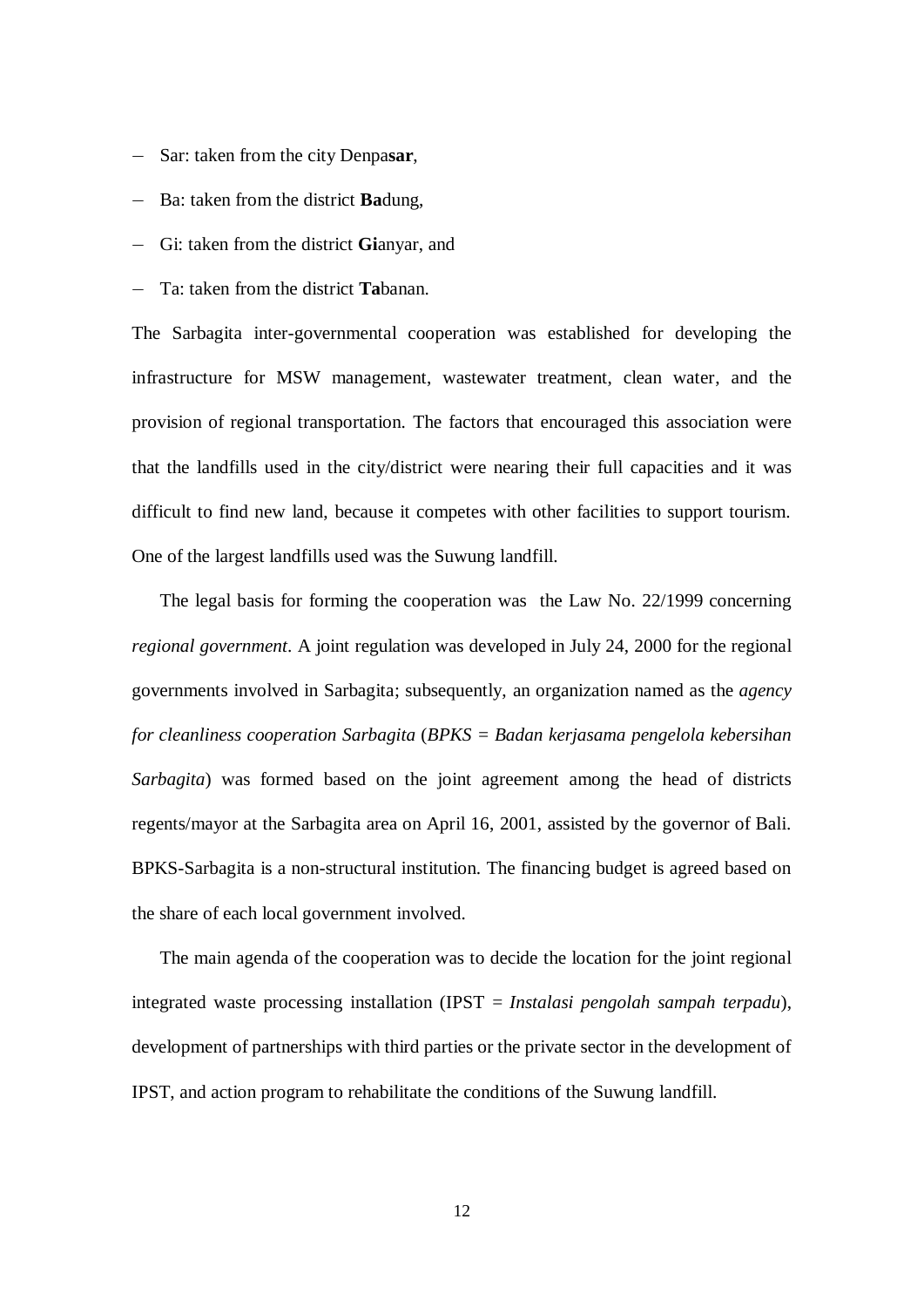BPKS-Sarbagita has the duty to invite and determine prospective investors to develop the IPST. In March 2004, an Indonesian private company partnered with a company from the United Kingdom to present a feasibility study to BPKS-Sarbagita on the introduction of GALFAD at the Suwung landfill. GALFAD is the abbreviation for gasification, landfill gas, and anaerobic digestion. The groundbreaking of the project was done in May 2004. About 85% of this site (around 39 Ha) was covered by MSW. This consortium has been allocated 10 Ha, and 6.7 Ha of this land will be used for GALFAD installations.

This consortium was selected as the partner of the Sarbagita regional government for managing IPST by using technology that would convert new and old MSW into electricity that can be sold to the national electricity enterprise (PLN = *perusahaan listrik negara*). First, the consortium was given a concession in part of the Suwung landfill area to prepare the facilities and infrastructure needed and use biogas from the old stockpiles (landfill) as the electricity source connected to the PLN. In 2005, the official opening of the project took place at the Suwung landfill site. The operations of the Sarbagita project began on December 2007 with biogas recovery activity from the old landfill in the concession area, while BPKS-Sarbagita still managed a large portion of the land.

The partnership between the Sarbagita regional government and the consortium was on a build own and operate (BOO) basis. The obligation of the Sarbagita regional government in this partnership was to provide waste of at least 500 tonnes/day and land for the development of the IPST.

Until June 2016, the IPST Sarbagita facility was unable to handle the incoming waste. It only managed the biogas recovery captured from the old landfill in its concession area. The agreement between the Sarbagita government and the consortium obliged the latter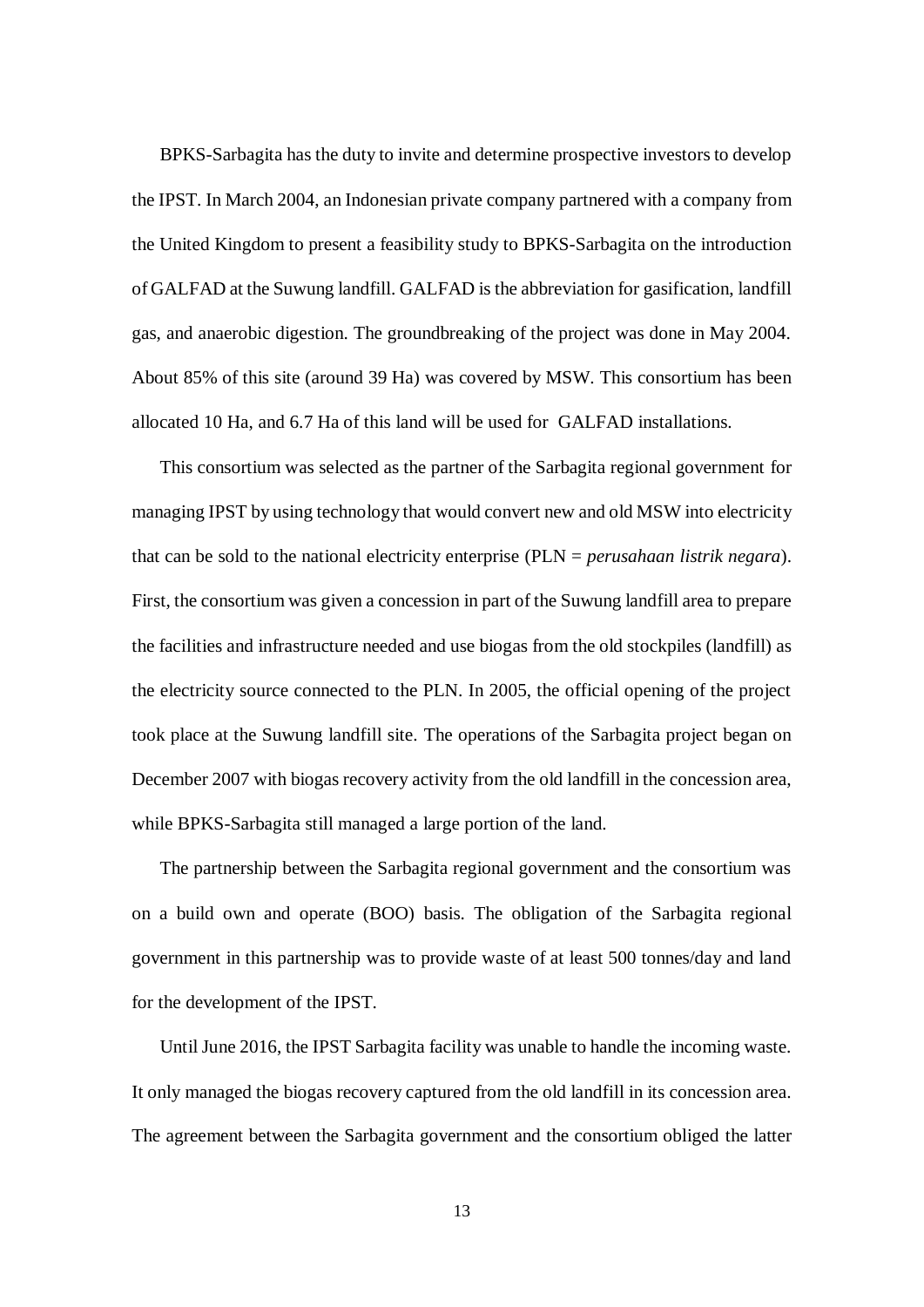to manage all the incoming waste in the Suwung landfill and generate 9 MW of electricity. During its operation from 2007 to June 2016, this consortium could generate only 0.86 MW of electricity.

The consortium failed to manage waste that was to serve as a source of electrical energy. Some IPST facilities that have been built are waste sorting and biodigester units. It seems that this consortium failed to assess financial feasibility because this cooperation was based on a *"no tipping fee"* arrangement. This consortium relied only on biogas from landfills that can be sold to PLN and the clean development mechanism (CDM) fund. Finally, the Sarbagita regional government officially terminated the cooperation contract on June 2016.

The consortium had requested for funding assistance (tipping fee), but it was rejected by the Sarbagita regional government because of the no tipping clause in the agreement; all financing activities from the construction and management of the IPST project were to be borne by the consortium.

# **Regional final disposal of MSW at Kartamantul:**

Kartamantul is the cooperation among three out of the five districts in the province of Yogyakarta. Kartamantul is an acronym for the following three cooperating cities/districts:

- Karta (taken from the city Yogya**karta**),
- Man (taken from the district Sle**man**), and
- Tul (taken from the district of Ban**tul**).

The idea of inter-local cooperation was initiated in 2003. However, as in the case of other schemes of cooperation, the operation of this cooperation met with delays.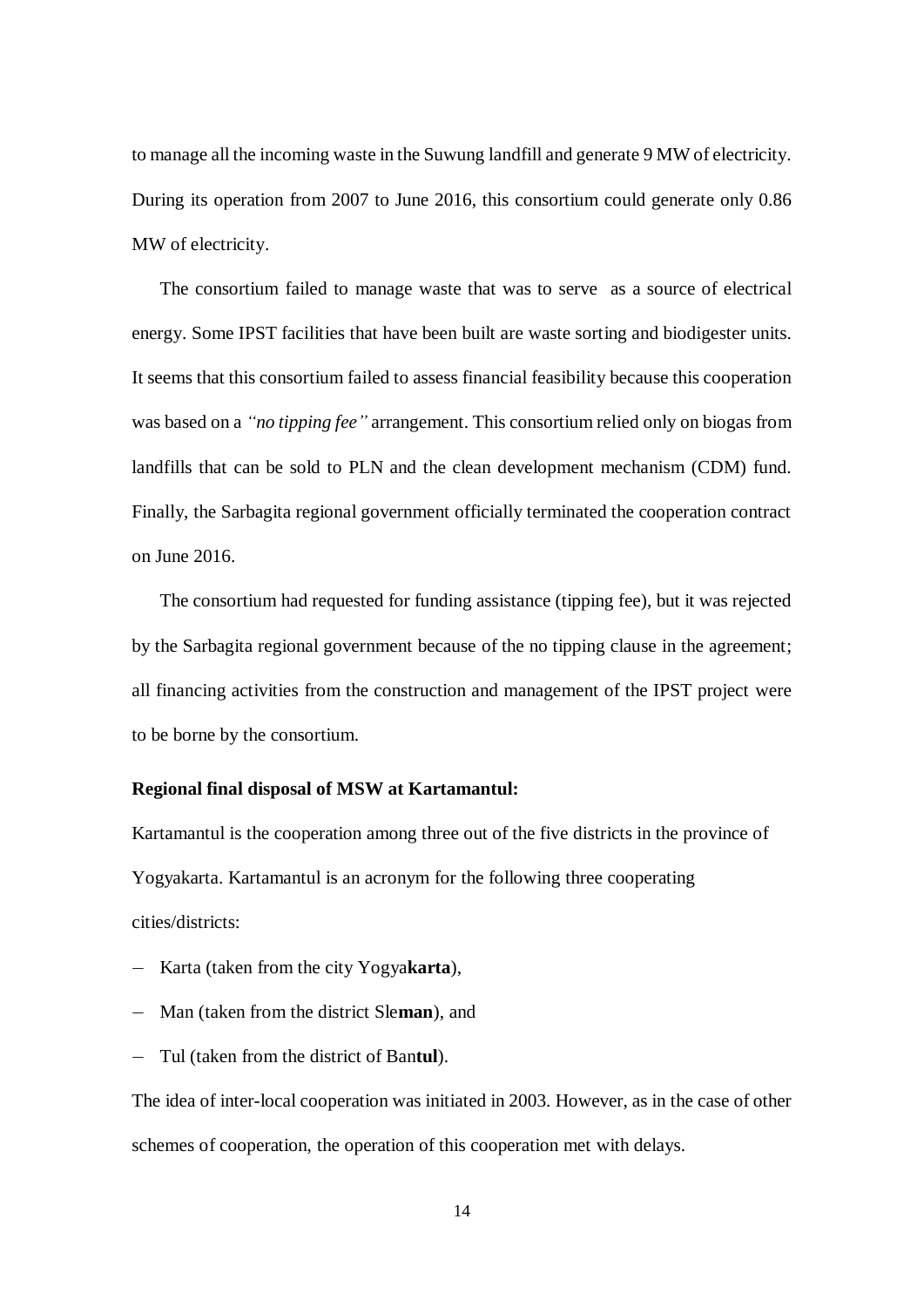The province of Yogyakarta is a special region that inherits a sultanate kingdom. It only consists of one city and four districts under its jurisdiction. Historically, the districts under the Yogyakarta province's governance are accustomed to close collaborations, and these efforts are coordinated by the provincial government. The integrated approach has also been applied for tackling various issues. Open discussions among the policy makers have been conducted frequently before the initiation of the idea of establishing Kartamantul's joint secretariat. The existence of the sultanate contributes toward maintaining this collaborative spirit from: a city with less than 250,000 population in the 1970s, Yogyakarta has become an urban agglomeration with a population of 1.2 million. The city has spilled over onto the neighboring regencies, five sub-districts in Sleman, and three sub-districts in Bantul.

In the past, the urban infrastructure management in the three local governments forming the Yogyakarta metropolitan was coordinated and handled by the provincial government. However, this has not been the case under the new laws on decentralization since 1999 (Law No. 23/2014).

In 2001, the authorities in the three districts agreed to initiate an effort of cooperation on MSW management, particularly, for the management of the joint landfill site of Piyungan. Initially, the scheme for the cooperative agreement among the three districts of Kartamantul consisted of the following seven areas of cooperation: spatial integrated planning, transportation and road management, drainage, water resource management, solid waste management, and sewerage system. The three heads of regions agreed to form the so-called the *sekretariat bersama* (joint secretariat) of Kartamantul. Of the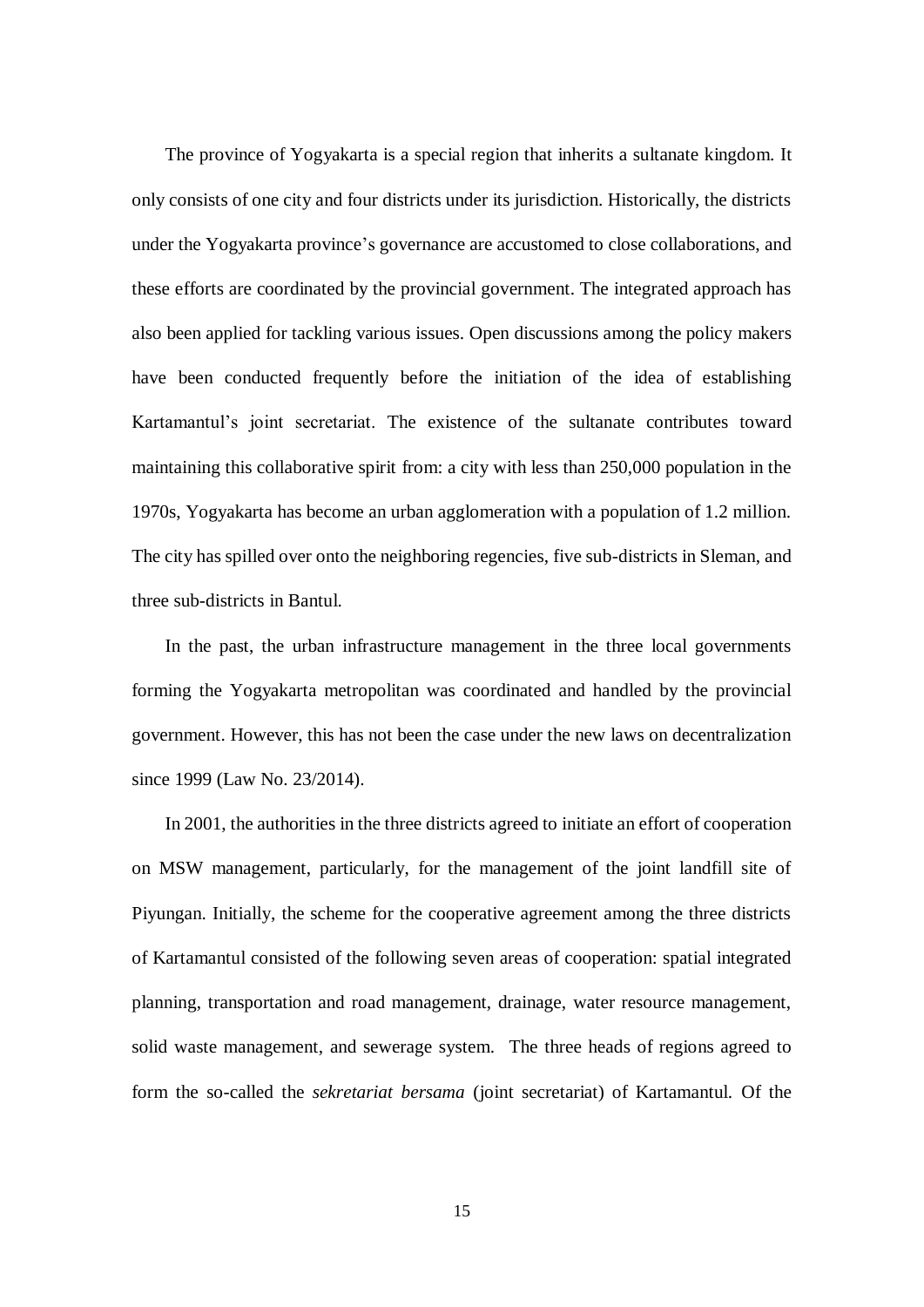aforestated areas, only two areas of the cooperation proved to be effective under the Kartamantul management, namely transportation management and MSW management.

The establishment of the Kartamantul joint secretariat aimed to harmonize the development and management of urban infrastructure initiated by the three local governments. The authorities agreed to enhance the coordination for planning, implementation, monitoring, and evaluation of the urban infrastructure covering the urban agglomeration of Yogyakarta. The cooperation also aims to promote the efficient usage of the three local governments' resources and the optimization of development for enhancing people's welfare in the metropolitan area.

The joint secretariat structure consists of three levels of management. The highest level consists of the mayor of Yogyakarta city, the head of Sleman district and the head of Bantul district. At the second level, the management consists of high rank bureaucrats, such as the secretary of the local government, the head of the planning board, the head of the treasury department, and the heads of other relevant technical units of the local government. The lowest level consists of lower ranking bureaucrats who work at either an implementation or technical level. There was no hierarchical relationship between the provincial and the local governments.

Yogyakarta city generates almost 80% of the total MSW and commits to allocating 80% of the operational costs of the Piyungan landfill site. Accordingly, the remaining operational costs are shared by the Sleman district government (14%) and the Bantul district government (6%).

The idea of establishing a joint secretariat proved to be an important step toward developing cross-border initiatives. The Kartamantul joint secretariat has been found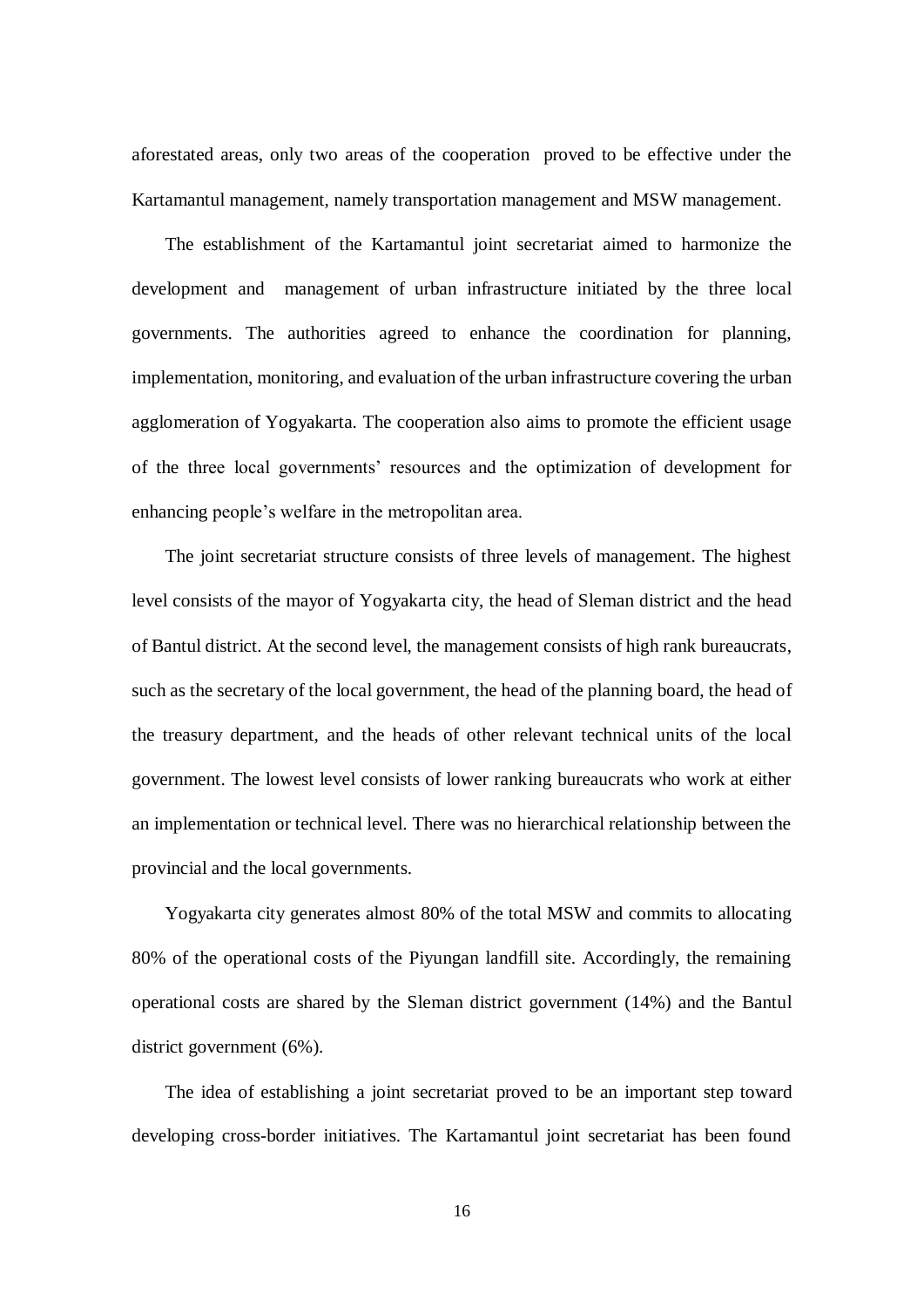effective in coordinating and managing solid waste and wastewater infrastructure development. Several key success factors of this joint secretariat are as follows:

- the collective horizontal decision-making process;
- the transparency in the negotiation process among the local governments involved;
- the leadership and shared vision of all the heads of the local governments in the region;
- the shared vision of the heads of the involved local governments.

# **5. Regional cooperation of MSW handling at West Java Province**

The West Java province began the implementation of regional MSW management in 2006 with the operation of the Sarimukti regional landfill. The discussion about the form of regional MSW management institutions in the province of West Java has been carried out since 2002. By the assistance of the central government, the regional MSW management programs for the West Java province was prepared through the *western java environmental management program* (WJEMP). Two WJEMP programs are mainly related to the following final disposal (landfill) locations:

- 1. DKI Jakarta and Jabodetabek areas in the West Java province (Bogor district, Bogor city, Depok city, Tangerang district, Tangerang city, Bekasi district, and Bekasi city), as per the study of the *jabodetabek waste management corporation* (JWMC).
- 2. The greater Bandung area includes Bandung district (subsequently, the district was divided into two districts, namely Bandung district and West Bandung district), Bandung city, Cimahi city, a part of Garut district, and a part of Sumedang district, as per a study of the *greater Bandung waste management corporation* (GBWMC).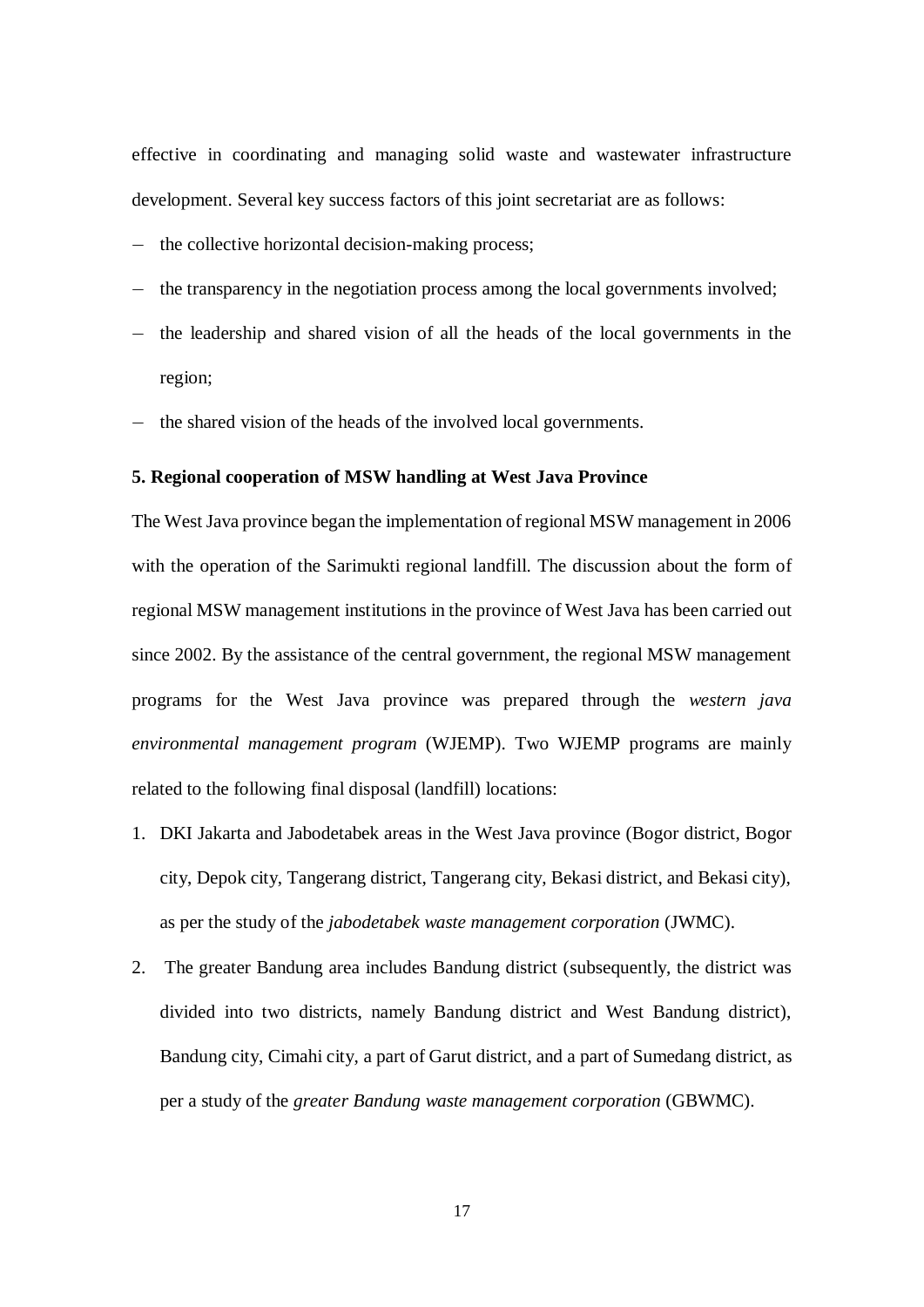The study on the formation of JWMC did not get a consensus from the DKI Jakarta Province and the regions located in the West Java province. Subsequently, the West Java provincial government followed up by drafting an understanding of regional waste management in Bogor district, Bogor city, and Depok city. An agreement was reached in 2009 regarding regional MSW management in that region; the draft also identified the location of the shared final disposal facilities in the Nambo village, Klapanunggal subdistrict, Bogor district.

The GBWMC study was brought to fruition by the West Java provincial government; in 2009, it set up regional waste management facilities in Bandung district, West Bandung district, Sumedang district, Garut district, Bandung city, and Cimahi city and reached an agreement to manage waste regionally. The agreed shared final disposal location is located in Legok Nangka (Ciherang village and Nagreg village) at Nagreg, Bandung district. As described above, the regional MSW management development in West Java is the result of a long process that began in 2002. The Bandung metropolitan area faces a waste problem, with the Leuwigajah landfill sliding in February 2005; some of the regions, especially, the Bandung and Cimahi cities, also experienced emergency MSW conditions. The emergency waste condition in the Bandung metropolitan area emphasizes the need to accelerate efforts to realize the GBWMC study.

The West Java provincial government seeks to overcome this problem by finding land to replace the Leuwigajah landfill. In May 2005, the West Java provincial government assisted by the *Indonesia forestry enterprise* (Perhutani = *perusahaan perhutanan Indonesia*) provided a forest area located in Sarimukti village (called TPK-

18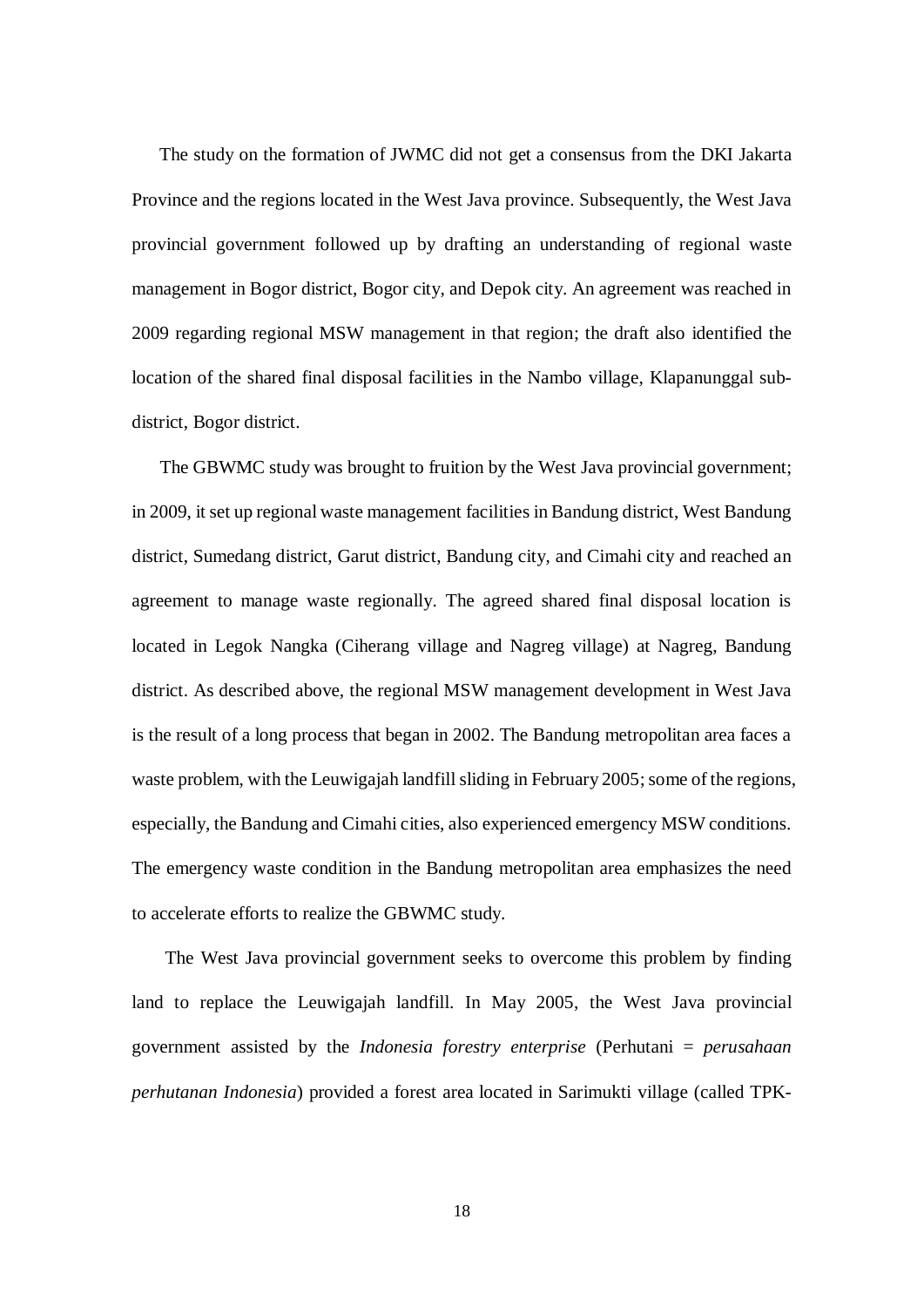Sarimukti), West Bandung district (TPK = *tempat pengolahan kompos* = *facility for compost treatment).*

Initially, the TPK-Sarimukti was managed by the city of Bandung. However, concurrent to the application of Law No. 32/2004 (replaced by Law No. 23/2014) concerning *regional government*, the Bandung city's government faced a problem that the location of the Sarimukti site was located in the West Bandung district and was not an asset of the Bandung city government. To overcome this issue, the West Java provincial government established the *operational management unit* (UPO = *unit pengelolaan operasi*) of Sarimukti landfill site, which was later strengthened by the West Java governor regulation No. 31/2007 concerning the *establishment of the west java waste management center* (P3JB = *pusat pengelolaan persampahan Jawa barat*), as a nonstructural institution; however, the unit was granted operational authority on the basis of West Java province's funding sources (APBD).

Such non-structural institutions do not have a clear organizational hierarchy, personnel administration, and sufficient finance. Therefore, in 2009, a replacement institution was created, based on the West Java GR No. 113/2009 concerning the *regional waste management center* (BPSR = *badan pengelola sampah regional*), as a structural institution under the settlement and housing division of the West Java province. The operational financing mechanism of the new institution is as follows:

- central government budget (APBN) for basic infrastructure through the Ministry of Public Works;
- Province governmental budget (APBD) for supporting operational facilities;

19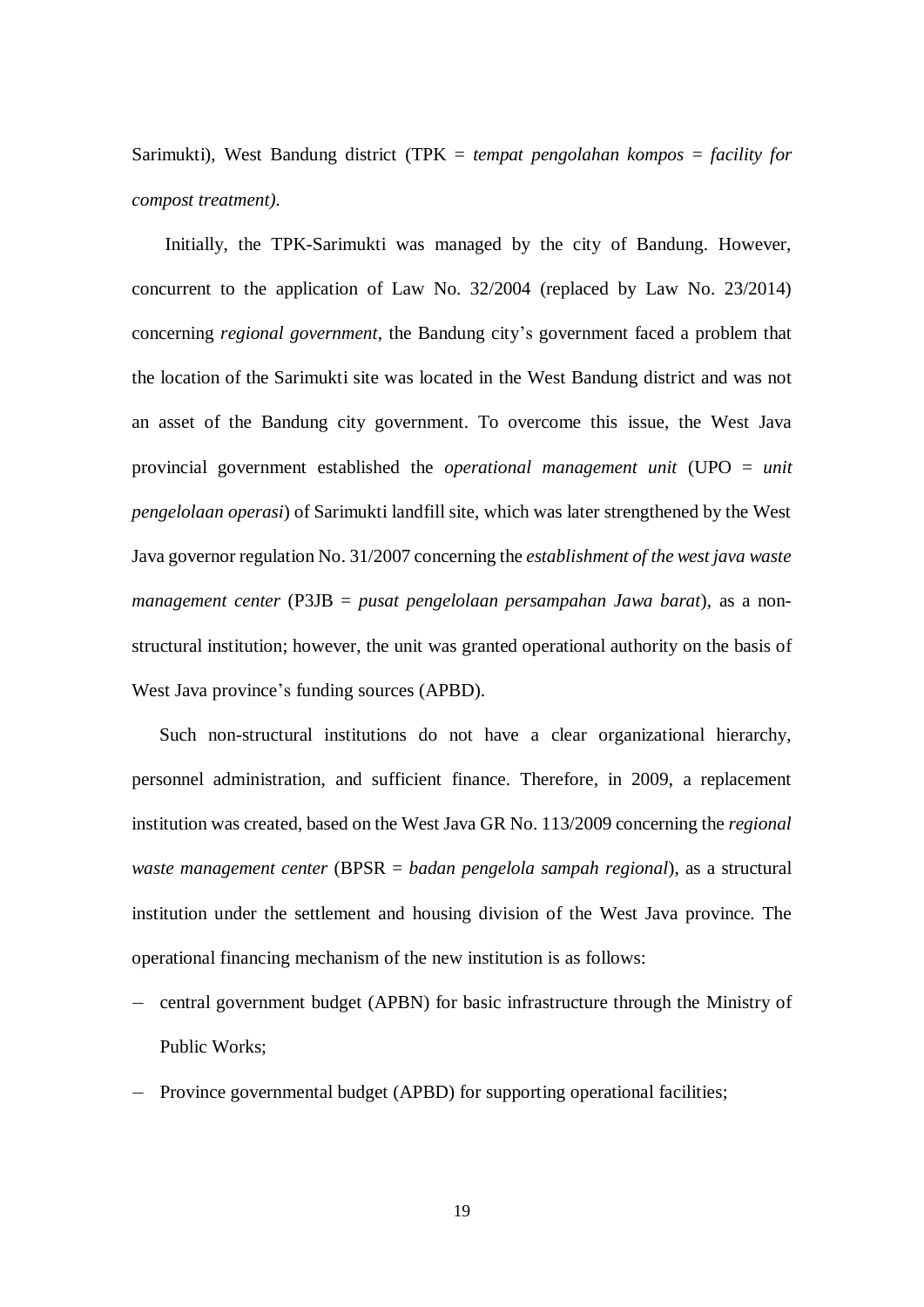- the private sector for waste treatment facilities that use certain technology through a mechanism of private partnership participation (PPP);
- operational and maintenance costs are sourced from the West Java provincial government and related district/city governments, which are regulated through cooperation agreements between regions.

The following main tasks and functions of the BPSR are regulated in West Java GR No. 46/ 2010 concerning the *BPSR'*s *main tasks, functions, and task details*, among others:

- compile a work program;
- compile regional waste management technical instructions, especially related to the regional integrated treatment and disposal facility (TPPAS = *tempat pengolahandan pemrosesan akhir sampah*) operational services;
- manage the regional TPPAS of the Bandung metropolitan area, Bogor, and Depok, construct and procure facilities and infrastructure, undertake maintenance of facilities, and monitor environmental impacts;
- organize cooperation and partnerships with the private sector and the community;
- coordinate with relevant agencies.

The scope of regional waste management services organized by the West Java provincial government includes the management of TPPAS that is used jointly by the city/district government, as shown in the following Figure.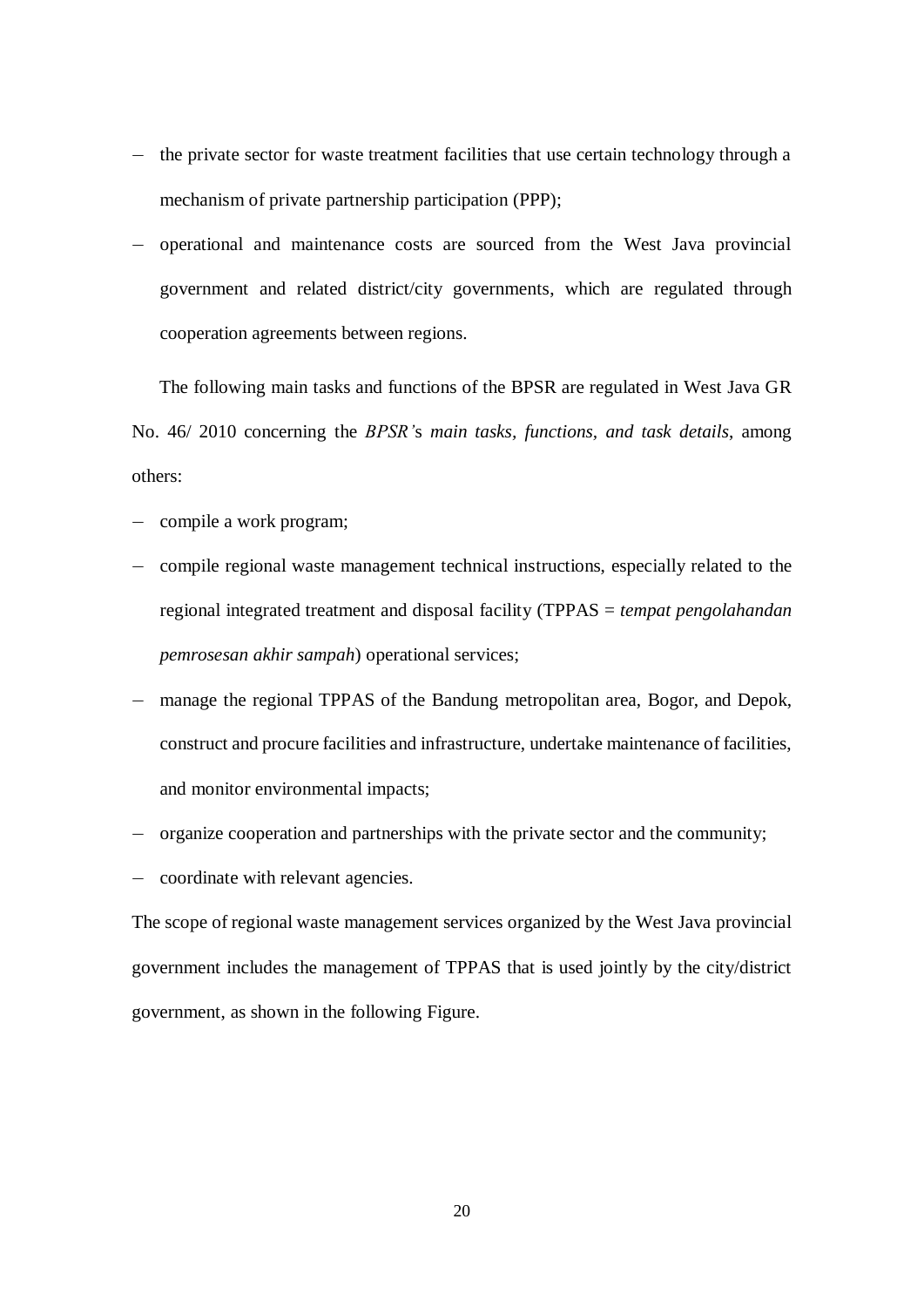

**Figure 7-2.** Resposibility of local governments in MSW handling *[modified from Ref 3]*

The TPK-Sarimukti TPK was an emergency landfill that has been operated to overcome waste problems in the Metropolitan Bandung, especially Bandung city, Cimahi city, and a part of Bandung district after the Leuwigajah landfill landslide in February 2005, located in Sarimukti village, Cipatat sub-district, West Bandung, about 42 km from Bandung city.

The TPK-Sarimukti uses a land area of 25.2 Ha consisting of forest area; this usage is based on a cooperation with Perhutani regional of West Java and Banten division covering an area of around 21.2 Ha and an additional area of  $\pm$  4 Ha, which was released by the governments of Bandung city and Cimahi City. TPK-Sarimukti was used in May 2006 without any planning and construction of facilities and infrastructure to meet the operational requirements of proper sanitation for landfills.

Although at the beginning of its establishment, this facility was intended to process waste from the Bandung metropolitan area with the composting process, however, during its implementation, most of the MSW entering this facility was handled by landfilling. This landfill is a controlled landfill, which does not have a daily soil cover. The composting process has only reached  $\pm$  4 tonnes/day due to various technical reasons.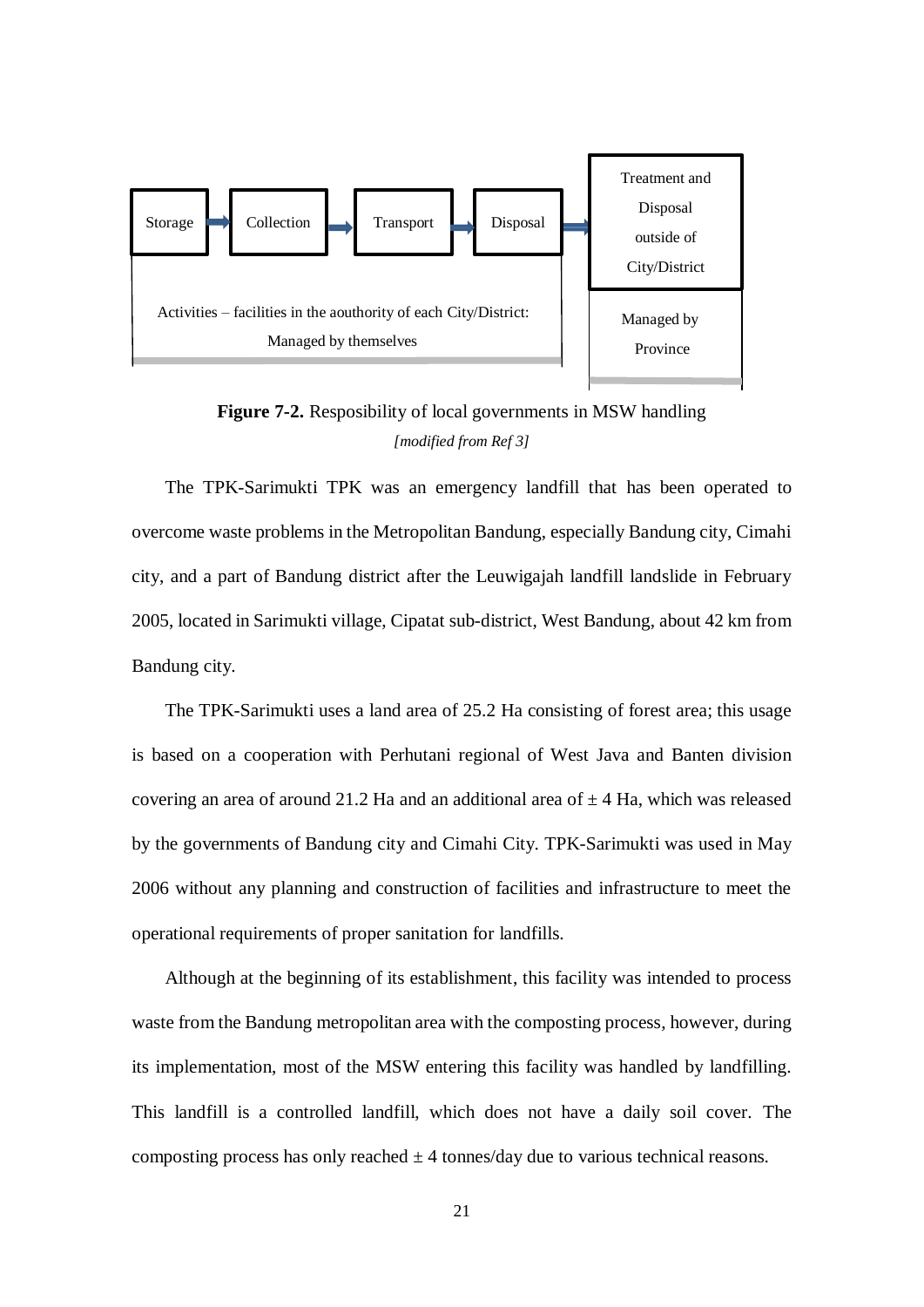The funding for the infrastructure and facilities for processing and final processing of waste in the TPK-Sarimukti built in 2006 came from the central government budget, the West Java provincial budget, and the district/city APBD that used the TPK-Sarimukti. This facility is estimated to reach its full capacity in 2023, and hence the Bandung metropolitan area should prepare a new site for handling its waste.

Based on the governor's regulation, the scope of tasks of BPSR, which was restricted to composting and Sarimukti landfill, was extended for including planning, construction, and operation in the following locations:

- 1. Development of the TPPAS Nambo for the Bogor-Depok region (Bogor city, Depok city, and Bogor district).
- 2. Development of the TPPAS Legok Nangka for the Bandung metropolitan area (Bandung city, Cimahi city, Bandung district, West Bandung district, Garut district, and Sumedang district).

Along with overcoming the difficulty of obtaining a landfill site, especially in urban areas, other areas that are proposed to be served by TPPAS Regional are as follows:

- Cirebon Metropolitan area (called: Ciayumajakuning): Cirebon city, Cirebon district, Indramayu district, Majalengka district, and Kuningan district,
- Bekasi and surrounding areas (called: Bekarpur): Bekasi city, Bekasi district, Karawang district and Purwakarta district.

#### **6. Regional facility of Waste-to-Energy development in West Java Province**

As a result of the landslide of the Leuwigajah landfill in 2005, the city of Bandung had difficulty dealing with its MSW. In 2007, the city of Bandung decided to use the wasteto-energy (WtE) technology to process its MSW. This technology will be developed in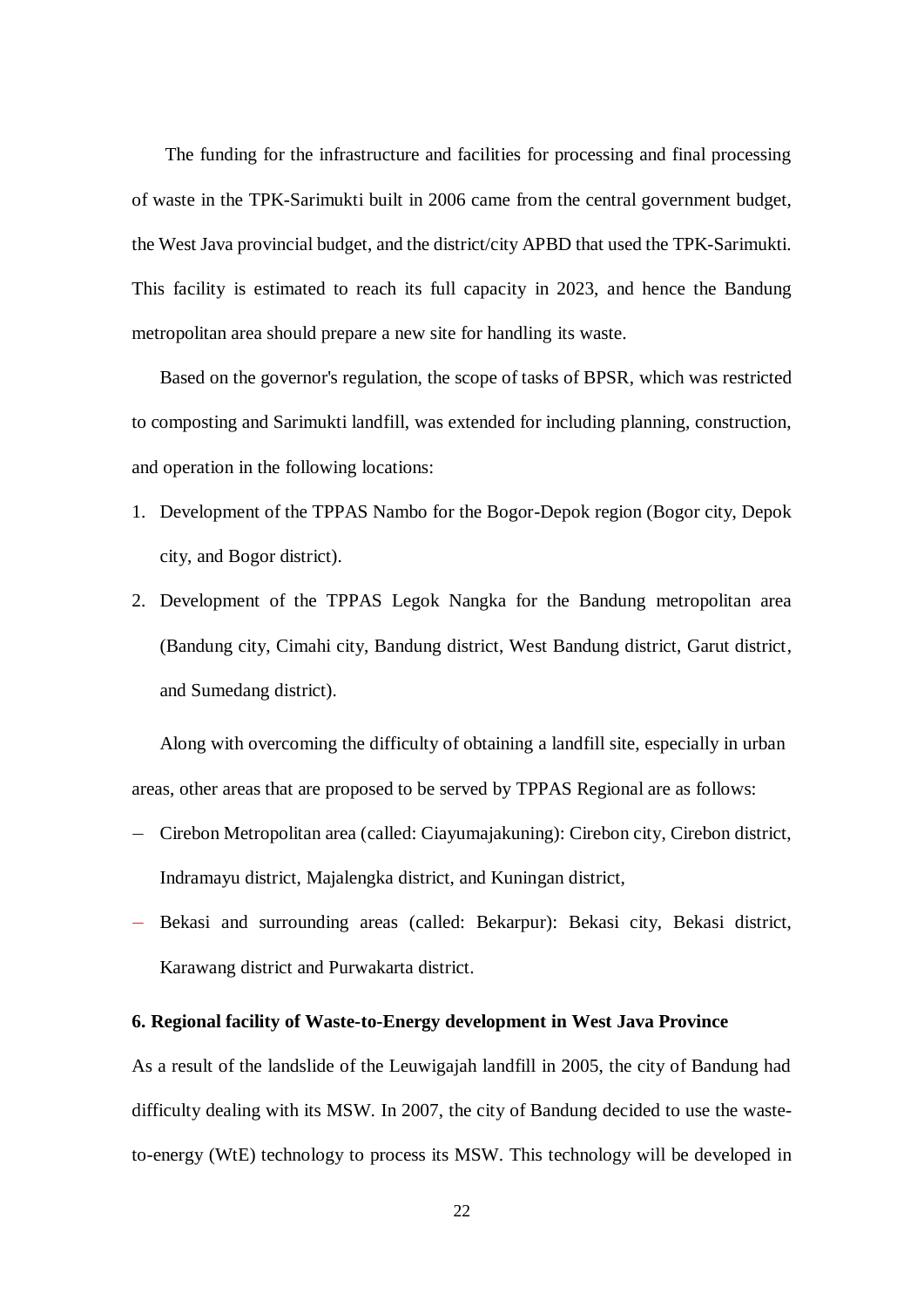the Bandung authority to reduce transportation costs. The city of Bandung conducted a study on MSW composition and its characteristics, a pre-feasibility study, and an analysis of environmental impacts; it also conducted a 'beauty contest' to decide the private company that will build and operate the facility. The winner was a joint consortium of a national company and companies from China. However, the development of this facility was hampered, owing to site disapproval the community that owned the location. The issue became severe due to the cancellation of contracts by the Court on the grounds of the lack of transparency in the selection of a prospective investor. However, through the GBWMC project, as described above, the West Java province gradually succeeded in formulating a regional facility development plan—the Legok Nangka TPPAS—to serve five cities/districts in the Bandung metropolitan area. The city of Bandung was also chosen as one of the cities among the 12 cities in Indonesia in 2016, which received attention from the central government for the WtE development acceleration program.

The MSW management facility is one of the most important infrastructures in the urban area. Infrastructure development is needed to accelerate economic growth, improve social welfare, and provide better public services. To accelerate the process of better waste management in the cities, the central government of Indonesia (GoI) decided to accelerate the handling of waste using thermal waste processing technology through the President Regulation (PR) No. 18/2016. Seven cities, one of which was the city of Bandung, were appointed to receive assistance from the central government in the form of accelerating the construction of the WtE facility. However, this PR 18/2016 was annulled by the Indonesian Supreme Court, following a request by 15 individuals and 6 NGOs on July 19, 2016. Through PR No. 58/2017, the GoI decided to accelerate the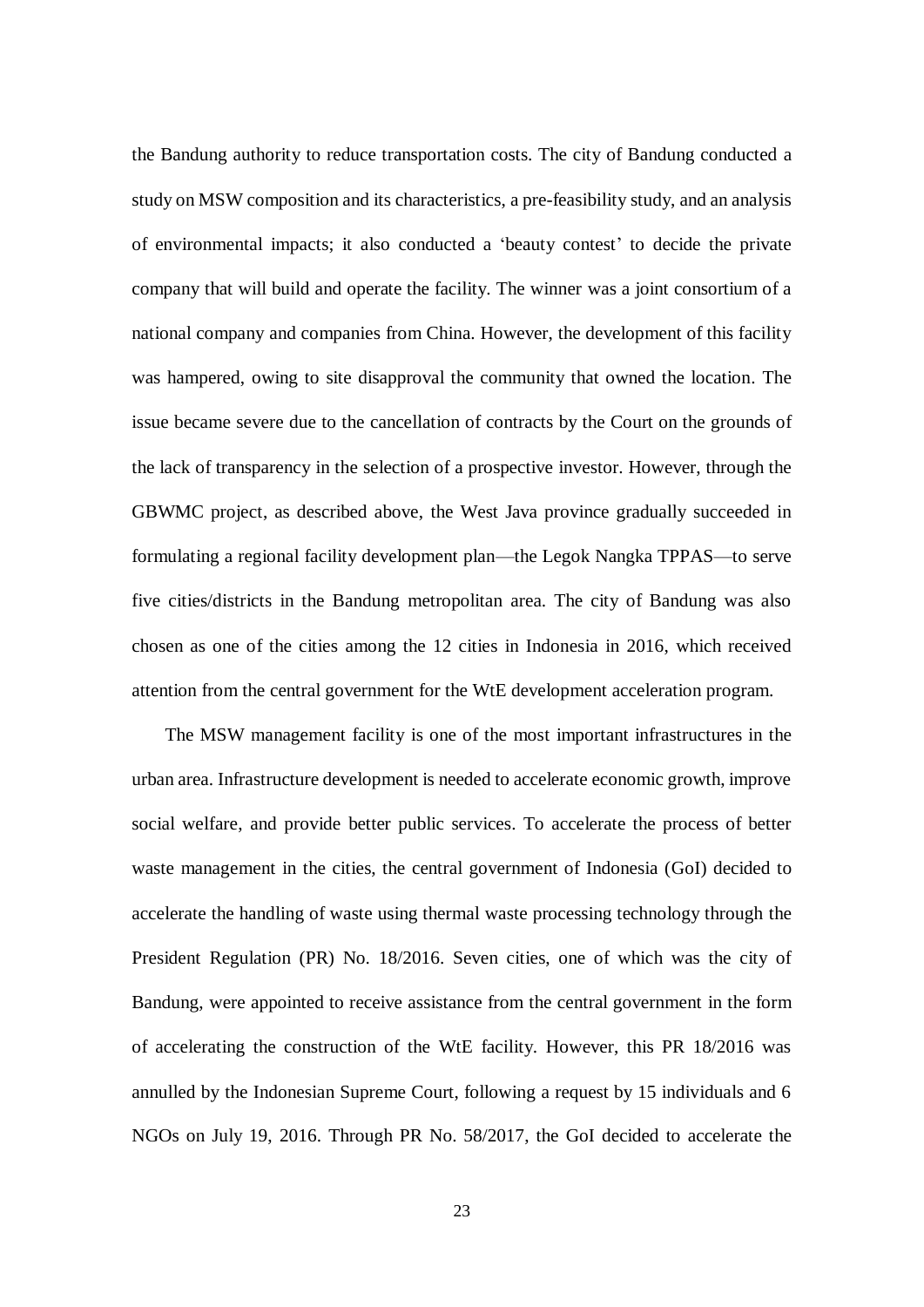*national strategic projects* implemented by the central government. One of the projects among them was *WtE development* using thermal process. According to PR No. 38/2015 in the *cooperation between government and business entities in infrastructure*, the development of such projects must be implemented through the public-private partnership (PPP) scheme. In 2018, the President of Indonesia enacted new regulation to replace PR No. 18/2016—a program to accelerate the development of the WtE program through PR No. 35/2018. Under this regulation, the Central government selected 12 cities, including the Bandung metropolitan area (not only city of Bandung), and the West Java Province's government was given the responsibility of the program's execution. This facility is located in Legok Nangka village, as mentioned above.

#### **Regional treatment and final fdisposal of MSW at Legok Nangka:**

The operation of the Legok Nangka TPPAS would entail considerable delay. The tender preparation is based on best practices. This is because it is supported by regulations prepared by the central government, such as an understanding of the PPP approach that supports the issuance of PR no. 18/2018. The pre-feasibility study has been carried out better than that for Nambo TPPAS, by inviting foreign consultants to participate in the pr-feasibility study. These steps can be used as a reference for other cities that are preparing a study on WtE development.

The six districts/cities in the Bandung metropolitan area already have local regulations that support MSW management in accordance with established norms, standards, procedures, and criteria. The MSW management mandated in Law No. 18/2008 has been used as the basic reference to the district/city regulations as follows:

1. Bandung city regulation No. 9/2011.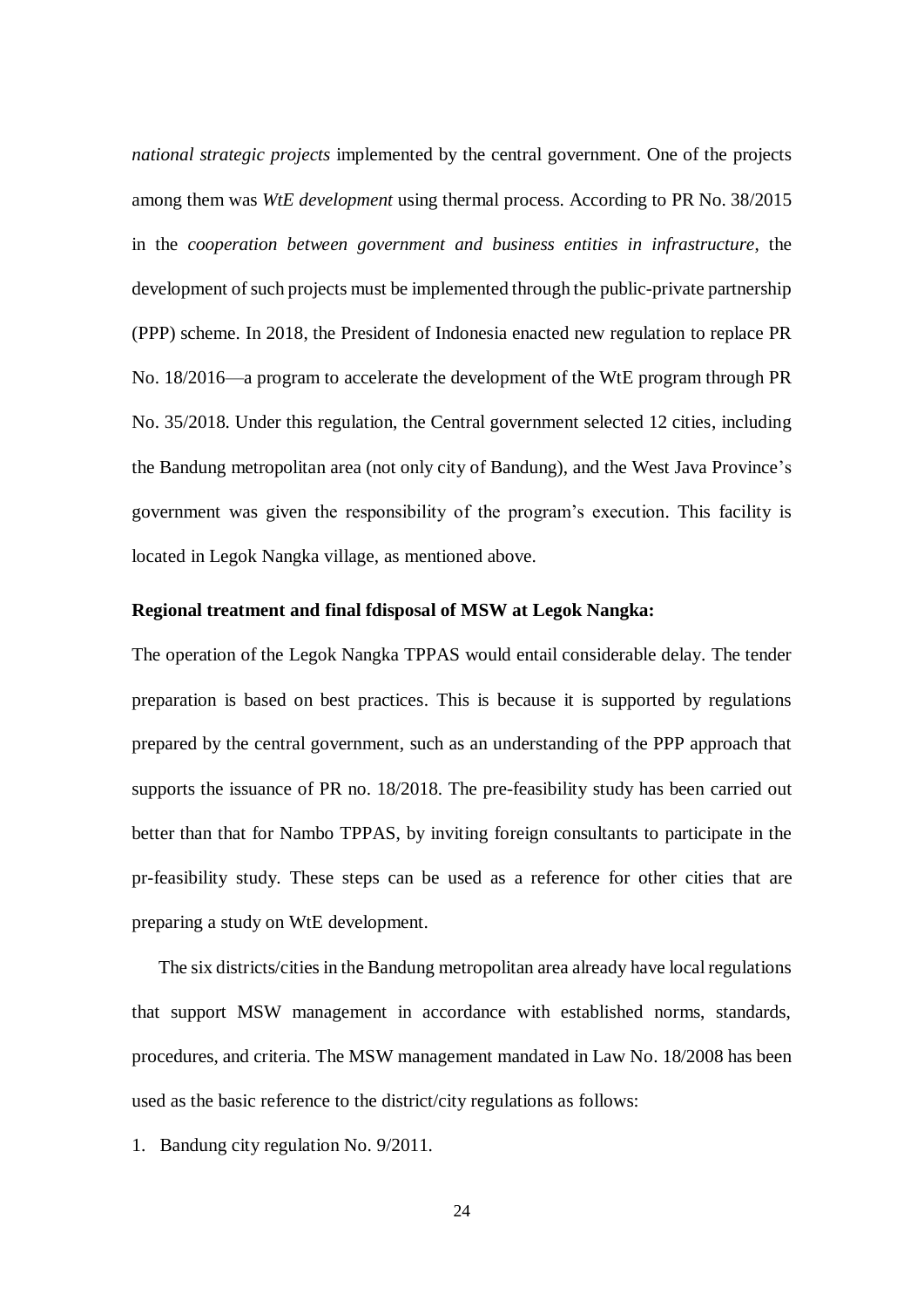- 2. Cimahi city regulation No. 16/2011
- 3. Bandung district regulation No. 21/2009.
- 4. West Bandung district regulation No. 12/2011.
- 5. Garut district regulation No. 4/2014.
- 6. Sumedang district regulation No. 2/2014.

In this cooperation, districts/cities in the Bandung area act as users who will use the Legok Nangka TPPAS facility as a means to dispose and process the MSW generated daily by their respective regions. The private sector is the third party, which will process the MSW that enters the Legok Nangka TPPAS.

Districts/cities in Bandung area in collaboration act as users who will use the Legok Nangka TPPAS facility as a means to dispose of and process the MSW generated by their respective regions every day. The third party involved is the private sector which will act as the operator carrying out the waste processing process that enters the TPPAS Legok Nangka.

The West Java province developed the Legok Nangka TPPAS through a regional cooperation signed on April 8, 2014 between the West Java provincial government and local governments of Bandung city, Cimahi city, Bandung district, West Bandung district, Sumedang district, and Garut district. Land for the Legok Nangka TPPAS is owned by the government of West Java province. Basic infrastructure and facilities that have been built include access and operating roads, offices, registration posts, gates, surrounding fences, sites for WtE facilities, and landfilling areas. The construction cost mostly was covered by central government budget. The area that has been acquired spans across 75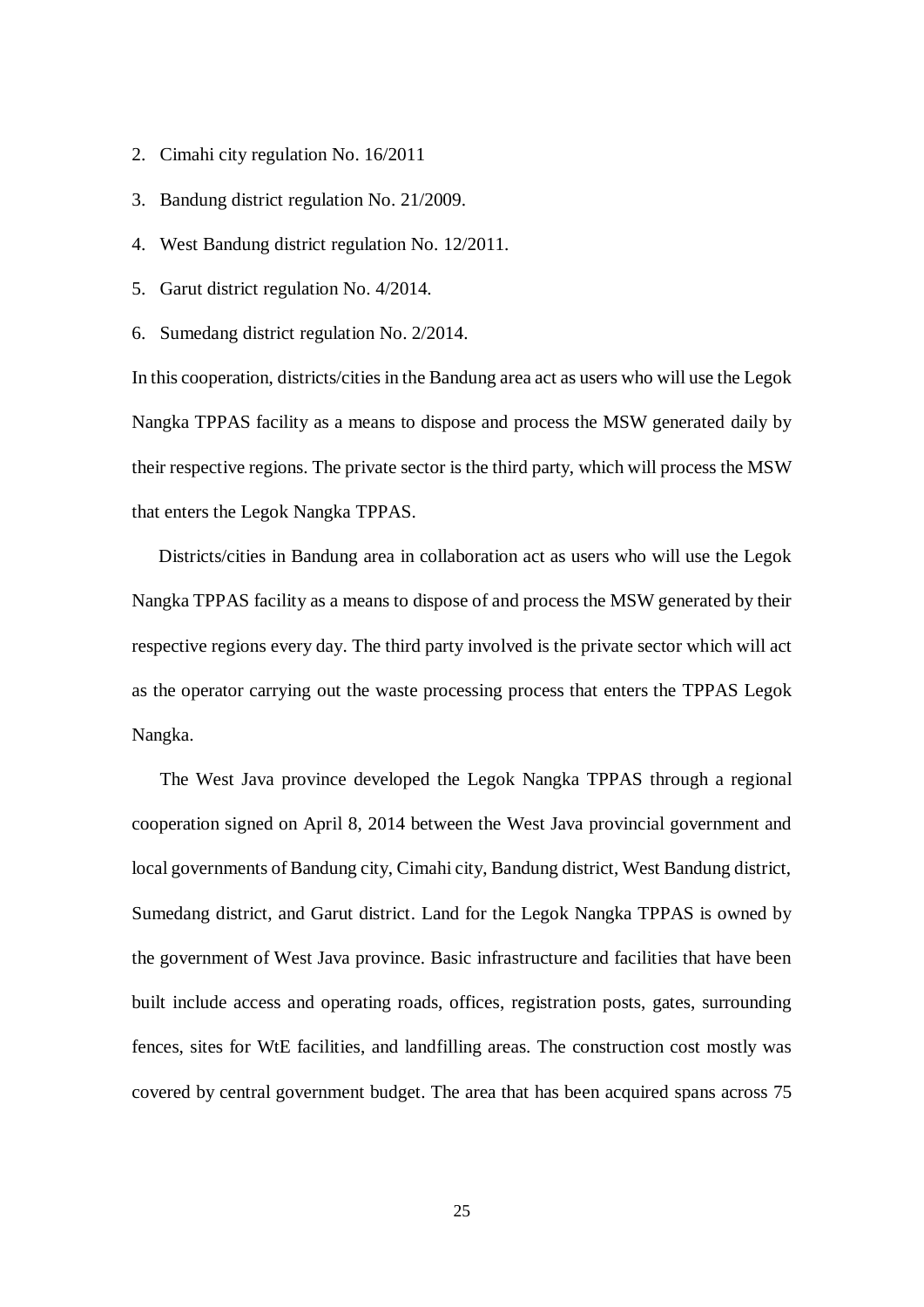Ha, including 20 Ha for processing facilities. The landfill cell facilities are built on 5 Ha. The technology selected for waste processing will be based on the thermal technology.

According to the agreement, the capacity of MSW to be transported to this facility is as follows (920–2,180 tpd):

- 1. Bandung city: 500–1,200 tpd.
- 2. Cimahi city: 150 250 tpd.
- 3. Bandung district: 100 300 tpd.
- 4. West Bandung: 50-200 tpd.
- 5. Sumedang district: 20-30 tpd.
- 6. Garut district: 100 200 tpd.

The status and progress of TPPAS Legok Nangka after 3 years of site preparation, based on the Central and Province's budget, are as follows:

- Capacity: 1,820 tpd;
- Investment: USD 245-mi;
- Technology: thermal process;
- Pre-feasibility study by PwC and final business-case by JICA;
- Developer: Tender document is ready to be published; scheme: PPP;
- Output electricity estimation (per-1,000 t): 21-29 MW.

Concerning the collaboration of regional facilities for waste management, West Java

Province issued a Regional Regulation No. 12/2010:

— concerning the authority of the provincial government in managing waste management in cross-local governments, including facilitating regional cooperation and carrying out regional TPPAS operation;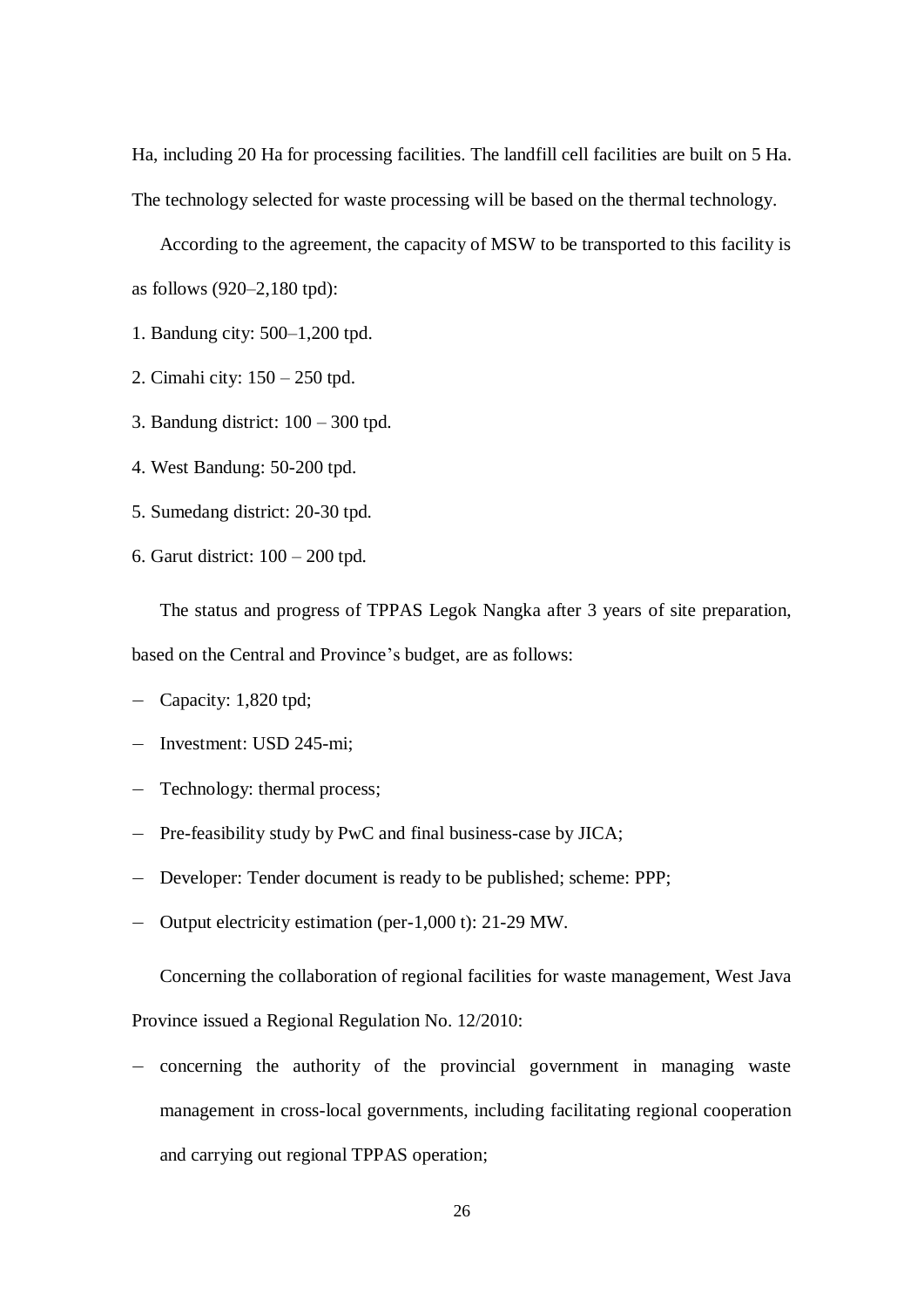- the province's government will determine the location of the regional TPPAS through a joint agreement;
- the management of regional TPPAS is carried out through cooperation between regions; the district/city governments must provide a budget for compensation services.

The following figure illustrates the financing responsibilities of the parties in the development of TPPAS Legok Nangka.



**Figure 7-3.** Financing responsibility for TPPAS Legok Nangka *[Ref. 3]*

The funding scheme for the construction of the Legok Nangka TPPAS is divided into the following three areas:

1. State Revenue and Expenditure Budget (APBN) from the Central Government: investment costs for Legok Nangka TPPAS are sourced from the APBN and APBD.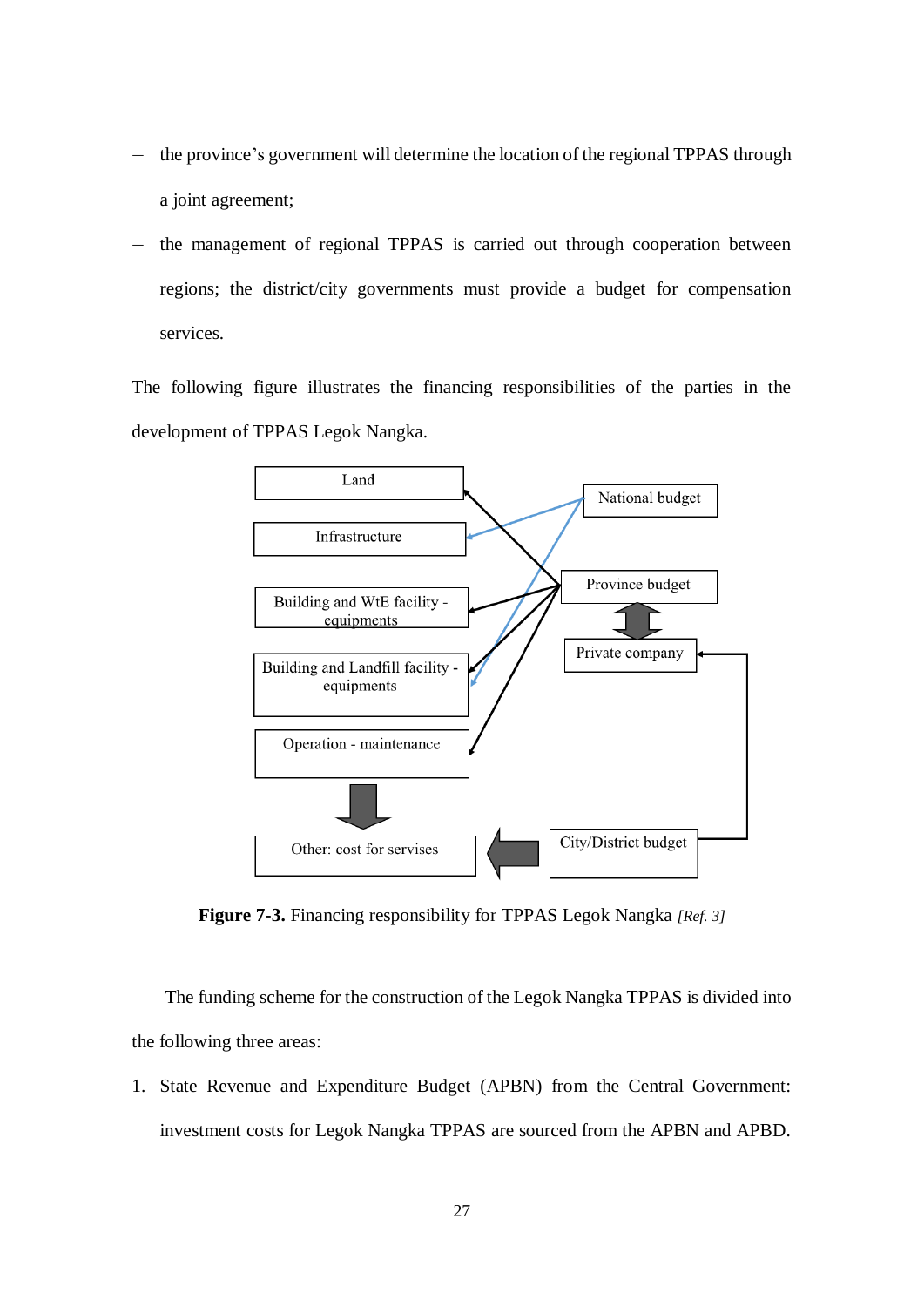The sources of the APBN will fund the physical construction of the TPPAS infrastructure (access roads and operating roads), buildings, and final processing equipment (sanitary landfills).

- 2. Regional Revenue and Expenditure Budget (APBD) of West Java Province: the investment costs originating from the West Java Provincial Budget will fund the process of procuring 74.6 hectares of land and the licensing process. The West Java Provincial Budget will also be used to finance physical development; it will include the construction of buildings; the procurement of processing equipment and final processing equipment (sanitary landfills); and the construction of registration posts, gates, weighbridges, concrete fences. In the future, the West Java Provincial budget will also be used to provide financial subsidy for the routine operations and maintenance of TPPAS every day in partnership with the private sector.
- 3. City/District Revenue and Expenditure Budget (APBD):

based on the Cooperation Agreement, it was agreed that the Service Compensation (KJP) as well as the Negative Impact Compensation (KDN), will be paid by the district/city that transports the MSW to the Legok Nangka TPPAS. The KJP value originating from the district/city will also be used to finance the operation and maintenance of the Legok Nangka TPPAS.

In 2016, the amount of service compensation (KJP) was calculated based on the operational and maintenance costs amounting to Rp 67,097,010,000. This amount is divided by the amount of waste, averaging 1,500 tonnes/day, which was transported to Legok Nangka TPPAS. This calculation ensures that the mandated average waste equates the KJP value of Rp 122,552, which is rounded up to Rp 123,000/tonnes. Based on the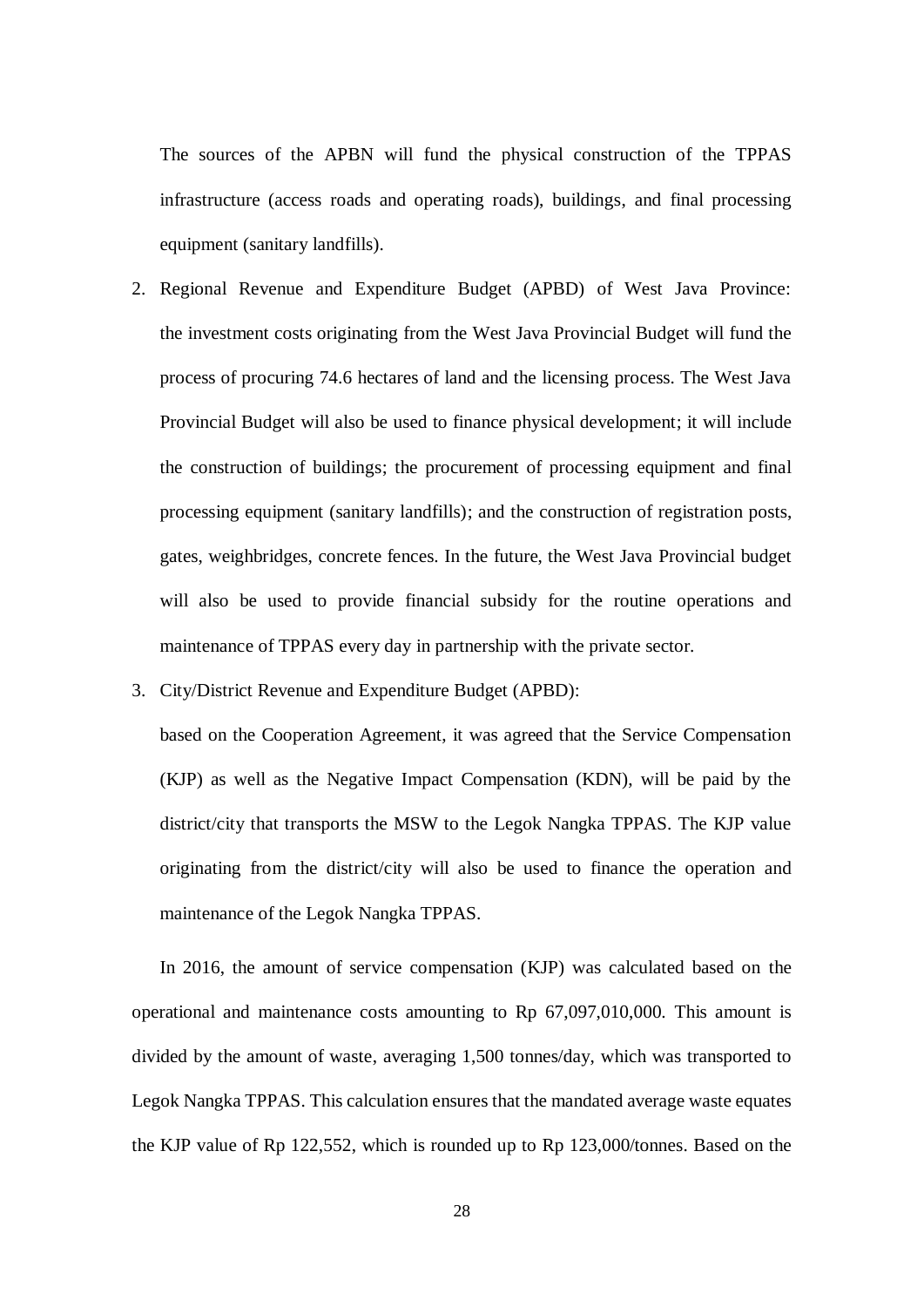2018 pre-feasibility Study, the latest calculation shows that the amount of KJP increases to Rp. 386,000/tonnes and the subsidy from the Provincial Government will be 30%.



**Figure 7-4.** Scheme cooperation for WtE developmen in TPPAS Legok Nangka *[Ref. 11]*

The Nambo WtE Project is not related to PR No. 18/2018; it was purely the initiative of West Java Province. As explained above, the Nambo TPPAS program began in 2002 through the JWMC project. This project was accelerated because the city of Depok and the city of Bogor had difficulty in providing landfill, and hence it was important to find a solution immediately.

The cooperation agreement for the management of the Nambo Regional TPPAS was established on August 18, 2014 among the following parties:

- 1. Government of West Java Province
- 2. Bogor Regency Government: No. 050/104/PKS/Huk/2014.
- 3. Bogor City: No. 119/6/VIII/PRJN/KS/2014).
- 4. City of Depok Depok: No. 658.1/71/Otdaksm.

The collaboration was made for the development and operation of regional treatment and final MSW handling facilities in the city/district. The land allocated for the Nambo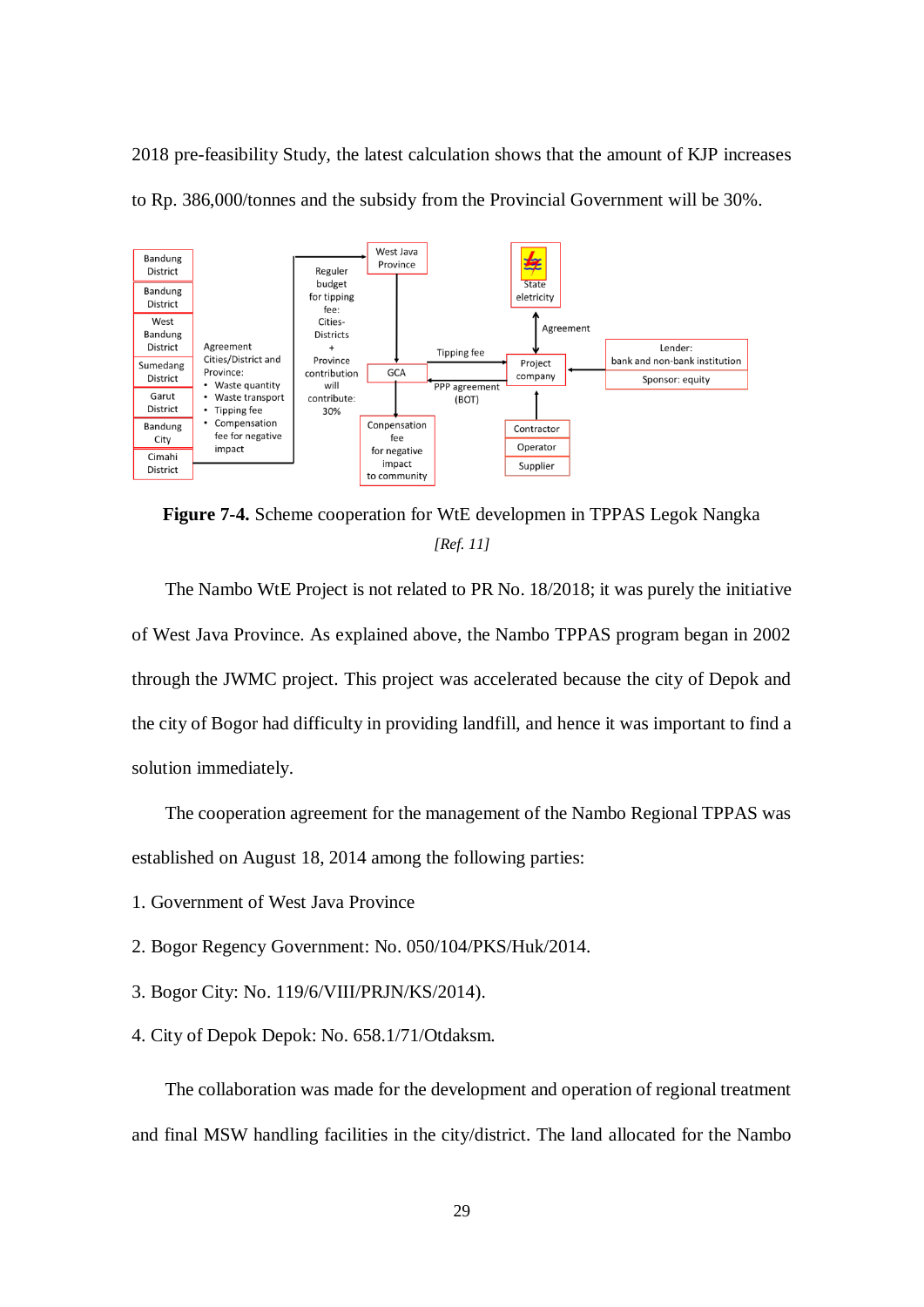TPPAS is a state forest area, which is under the management of the Indonesia Forest Enterprise (Perum Perhutani). It is necessary permission to use this area. The plan to develop Nambo TPPAS is a solution to the problem of limited landfill land for handling waste in the area.

Nambo TPPAS is located on an area covering 55 Ha; it is located in Lulut and Nambo villages, Kalapa Nunggal sub-district, Bogor Regency. TPPAS Nambo is located adjacent to the cement industrial area in Bogor Regency; this location ensures that the refusederived fuel (RDF) products from this facility can be used by the cement factory.

In the cooperation agreement, it was stated that the maximum MSW processing capacity at TPPAS Nambo is 1,700 tpd, namely:

- Depok City: 300-500 tpd;
- Bogor City: 450-600 tpd;
- Bogor Regency: 400-600 tpd.

According to financial analysis, the cost to be paid by each city/district would be compensation for services worth Rp. 126,000/tonne of garbage transported (10% for compensation of negative impacts).

The Nambo TPPAS plans to carry out processing and final processing of MSW with activities including the following:

- sorting of non-organic waste that still has a sale value:
- processing of organic waste to be processed into compost;
- processing of combustible waste into RDF; and
- final processing of waste residue with sanitary landfills.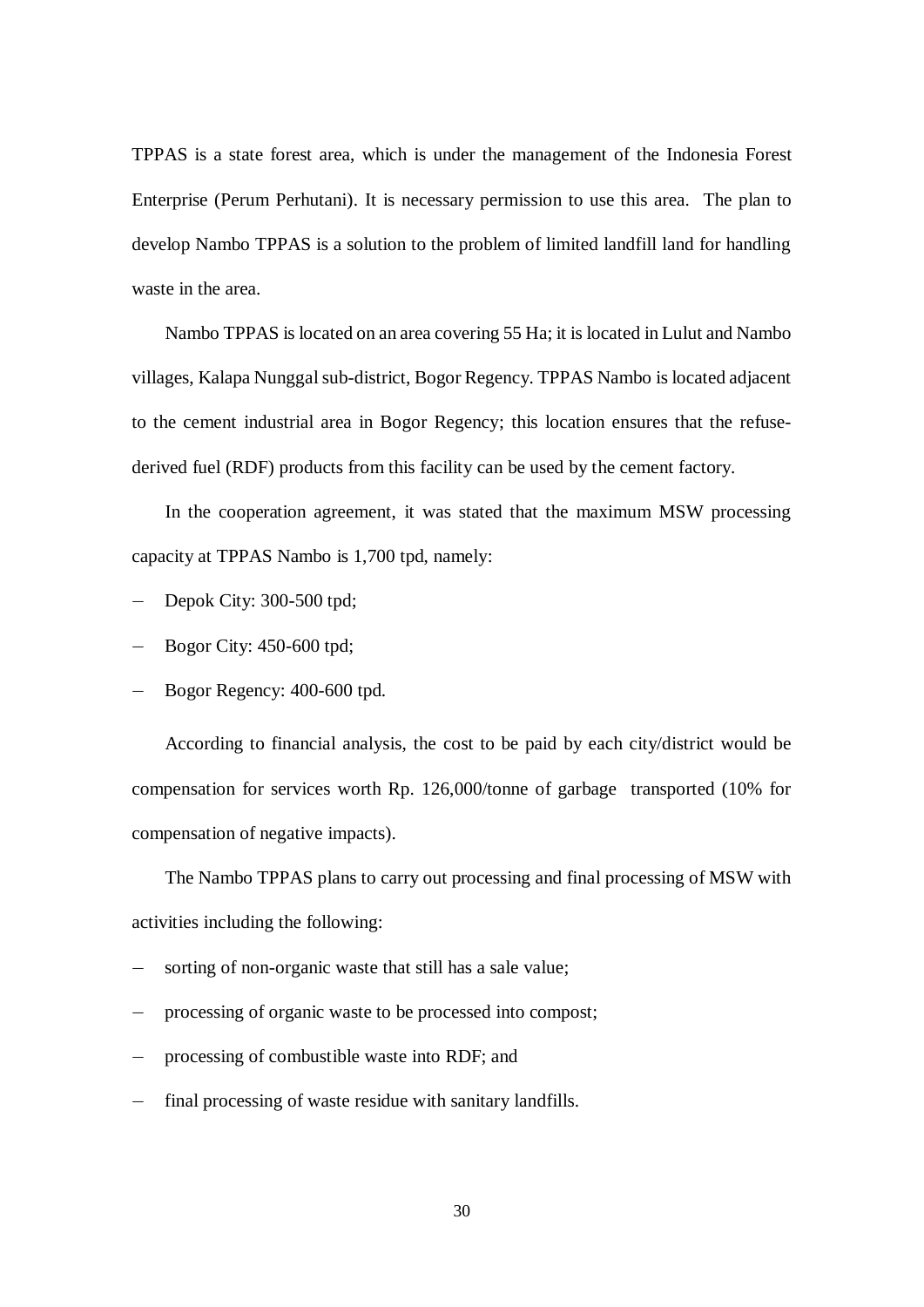The handling of waste to be carried out at TPPAS Nambo is largely the responsibility of third parties or private parties who will carry out development as well as operations based on waste management. The main product expected from MSW processing at Nambo TPPAS is RDF, with a target to use 80% of the total incoming waste, which will be sold to the cement industry around the site as co-fuel for coal. About 10% of the organic waste entering this facility will be turned into compost and, according to the agreement, will be given to Perhutani (Indonesia state forest enterprise). The remainder will be considered residue that will be discharged in landfill at that location, which will be operated by BPSR.

Based on the above cooperation agreement, the capacity of the final waste processing and processing plant at the Nambo Regional TPPAS is planned to be 1,700 tpd; it will use waste processing technology to generate RDF alternatives, perform composting, and run a sanitary landfill operating system for final processing of waste processing residues. The final waste processing and processing process is planned to operate for 25-30 years. The operation of RDF technology will be handed over to the private sector through a cooperation mechanism to procure business entities (investment auctions).

Until now, the construction of the operational and supporting facilities and infrastructure at Nambo TPPAS has reached completion, including access roads and operations, fences, gates, guard houses, sanitary landfill cells, drainage, and leachate processing installations, which are built using the West Java provincial government budget. The development of the Nambo Regional TPPAS has long been planned by the West Java Provincial Government, and its groundbreaking development was carried out on December 21, 2018, involving an agreement between a regional-owned enterprise and Korean consortium.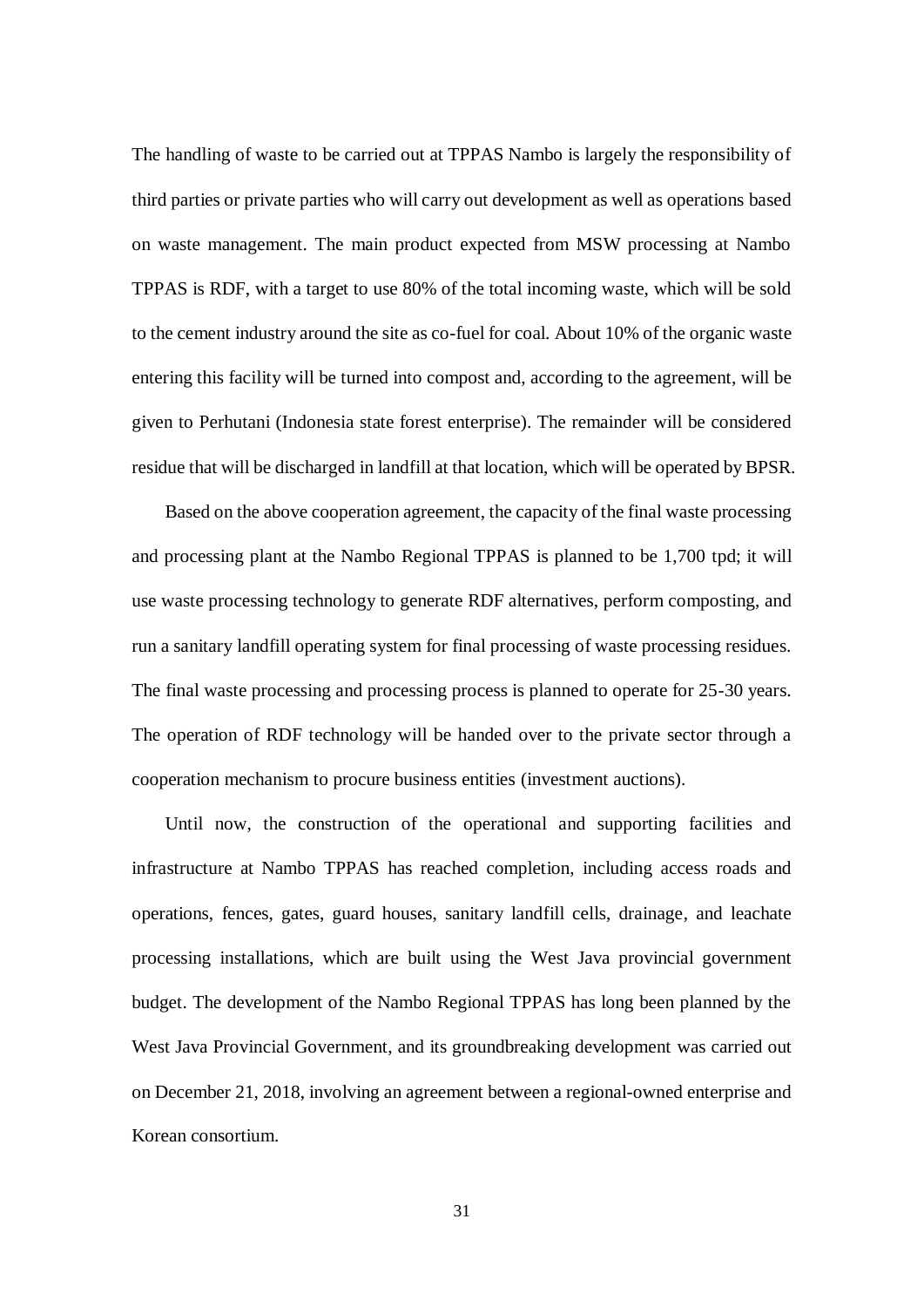

**Figure 7-5.** Scheme for cooperation for WtE development in TPPAS Nambo *[Ref 12]*

# **7. List of Abbreviation**

| <b>APBN</b>           | State revenue and expendirure budget          |
|-----------------------|-----------------------------------------------|
| <b>APBD</b>           | Regional revenue and expenditure budget       |
| <b>BAPPENAS</b>       | National development planning agency          |
| <b>BOO</b>            | Build-operate-own                             |
| <b>BOT</b>            | Build-operate-transfer                        |
| <b>BPKS</b> Sarbagita | Agency for cleanliness cooperation Sarbagita  |
| <b>BPSR</b>           | Agency for regional waste management          |
| <b>BUMD</b>           | Regional owned enterprise                     |
| <b>BUMN</b>           | National owned enterprise                     |
| <b>DED</b>            | Detailed engineering design                   |
| DKI Jakarta           | Special capital region of Jakarta             |
| <b>GALFAD</b>         | Gasification-landfill-and-anaerobic digestion |
| <b>GCA</b>            | Government contracting agency                 |
| <b>GBWMC</b>          | Greater Bandung waste management corporation  |
| <b>GOE</b>            | Government owned enterprise                   |
| <b>GHG</b>            | Greenhouse gases                              |
| <b>GR</b>             | Government regulation                         |
| Ha                    | Hectare                                       |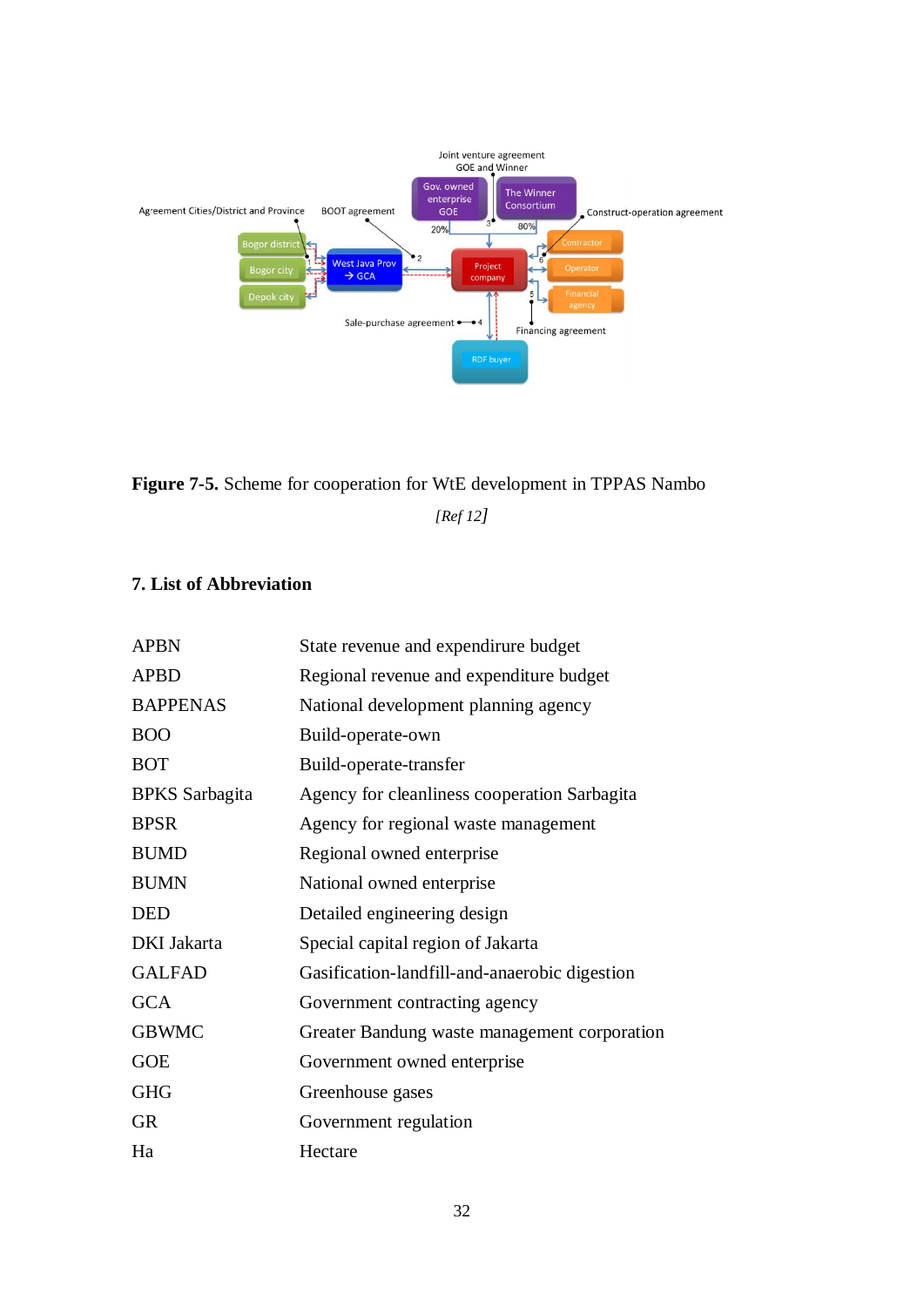| <b>IPST</b>  | Integrated waste treatment facility            |
|--------------|------------------------------------------------|
| Jabodetabek  | Jakarta-Bogor-Depok-Tangerang-Bekasi           |
| <b>JICA</b>  | Japan international cooperation agency         |
| <b>JMWC</b>  | Jabodetabek waste management corporation       |
| Kartamantul  | Yogyakarta-Sleman-Bantul                       |
| <b>KDN</b>   | Negative impact compensation fee               |
| <b>KJP</b>   | Services compensation fee                      |
| <b>MHA</b>   | Ministry of Home Affair                        |
| <b>MEF</b>   | Ministry of Environment and Forestry           |
| <b>MPWH</b>  | Ministry of Public Works and Housing           |
| <b>MRF</b>   | Material recovery facility                     |
| <b>MSW</b>   | Municipal solid waste                          |
| No.          | Number                                         |
| <b>NGO</b>   | Non governmental organization                  |
| GoI          | Government of Indoensia                        |
| P3JB         | Center for waste management of West Java       |
| Perhutani    | Indonesia state forest enterprise              |
| <b>PLN</b>   | State electricity enterprise                   |
| <b>PMA</b>   | Foreign capital investment                     |
| <b>PPP</b>   | Private partnership participation              |
| Rp.          | Rupiah (Indonesian currentcy)                  |
| <b>RDF</b>   | Refuse derived fuel                            |
| Sarbagita    | Denpasar-Badung-Gianyar-Tabanan                |
| SNI          | Indonesia national standard                    |
| <b>SPA</b>   | Intermediate treatment facility                |
| <b>TPA</b>   | Final disposal site                            |
| tpd          | Tonne-per-day                                  |
| <b>TPK</b>   | Composting processing site                     |
| <b>TPPAS</b> | Integrated waste treatment facility            |
| <b>TPS</b>   | Transfer point for MSW                         |
| TPS-3R       | Transfer point for MSW with recycling activity |
| <b>UPO</b>   | Unit operational management                    |
| <b>UPT</b>   | Unit technical operation                       |
| <b>WJEMP</b> | Western java environmental management program  |
| WtE          | Waste-to-energy                                |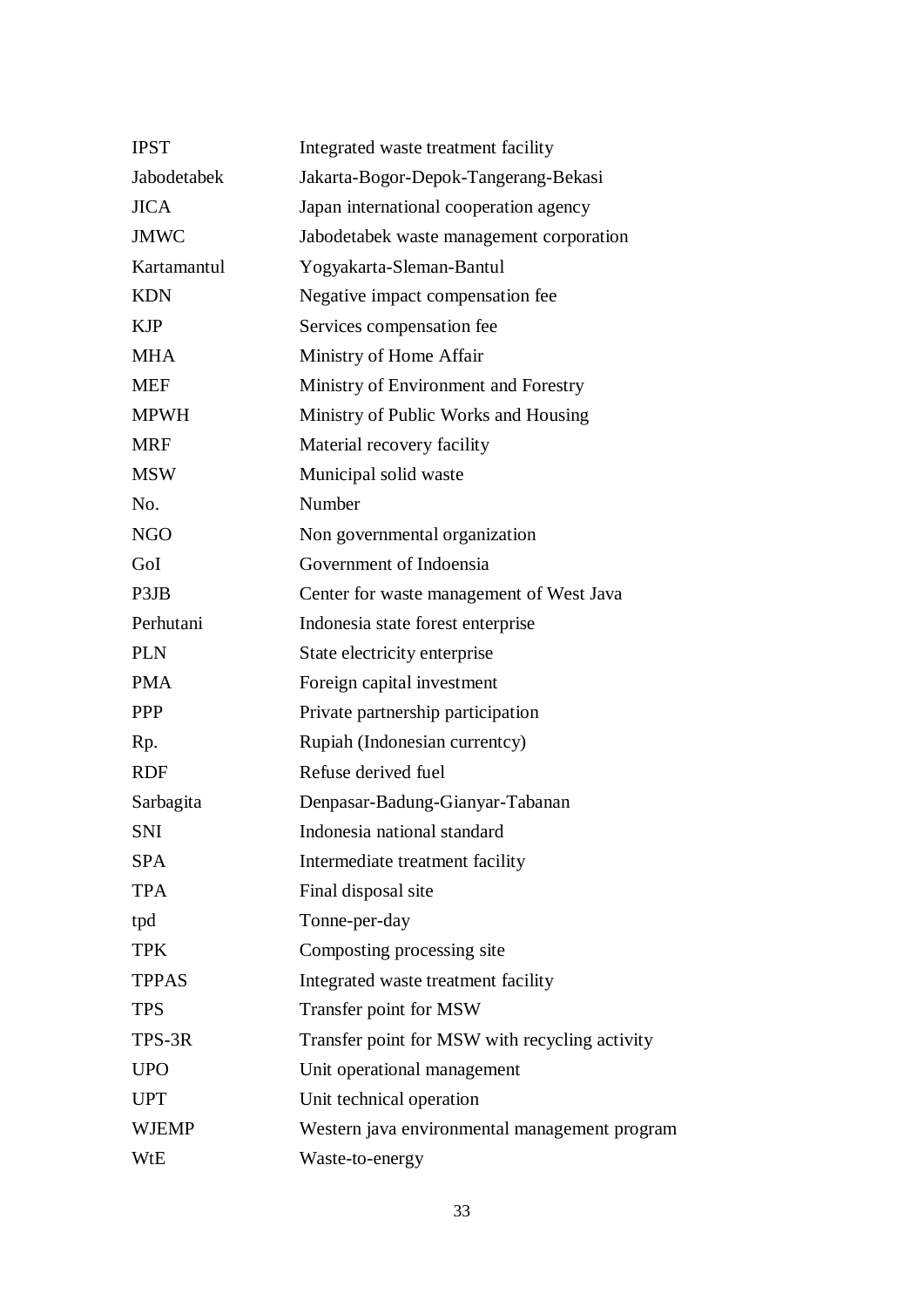#### **8. Reference:**

- 1. Government Regulations (GR):
	- GR No. 28/2018 on the *regional cooperation.*
	- GR No. 81/2012 on the *household waste management and its like.*
	- GR No. 38/2007 on the *allocation of governmental affairs to national*, *provincial and district/city governments.*
	- GR No. 50/2007 on the *procedures for implementing regional cooperation*.
- 2. A. Farahdiba (2016): *Study of regional cooperation on munipal solid waste, Legok Nangka case study* (in Indonesian language), Master Thesis in Infrastructure of water and sanitation, ITB.
- 3. A. Perdana (2016): *Evaluation and development task and function BPSR in West Java Province* (in Indonesian langage), Master Thesis in Infrastructure of water and sanitation, ITB.
- 4. Law No. 18/2008 on *the Municipal solid waste management.*
- 5. BPSR West java Province (2009): *Master Plan Legok Nangka*.
- 6. Minister of Public Works: *Guidence of the Regional landfill institutional development* (in Indonesian language), Directorat General of Human Settlement, 2009.
- 7. S. Arum, M.R. Kharul Muluk, I. Wanusmawatie. (2013): *Regional cooperation in municipal solid waste management besed on sustainable development* – *case study on Kartamantul Yogyakarta,* Jurnal Administrasi Publik (JAP), Vol.1, No.7, Hal.1323-1330.
- 8. Syafrudin (2018): *Technical study and policy of regional landfill implementation* (in Indonesian language), FGD Central Java Province, Semarang, 27 August.
- 9. [TommyFirman](https://www.sciencedirect.com/science/article/pii/S0197397509000939?via%3Dihub#!) (2010): *[Multi local-government under Indonesia's](https://www.sciencedirect.com/science/article/pii/S0197397509000939)  [decentralization reform: The case of Kartamantul \(The Greater Yogyakarta\)](https://www.sciencedirect.com/science/article/pii/S0197397509000939)*, [Habitat International,](https://www.sciencedirect.com/science/journal/01973975) [Volume 34, Issue 4,](https://www.sciencedirect.com/science/journal/01973975/34/4) October 2010, Pages 400-405.
- 10. Wahyudi Kumorotomo (2010): *Challenges of inter-local cooperation in Indonesia's decentralized governance: the case of Kartamantul, Jogja Province*, Journal of Policy Science Vol.5, ISSN 1881-6703. vol. 5.
- 11. West Java Province (2017): *Development of TPAS Legok Nangka.*